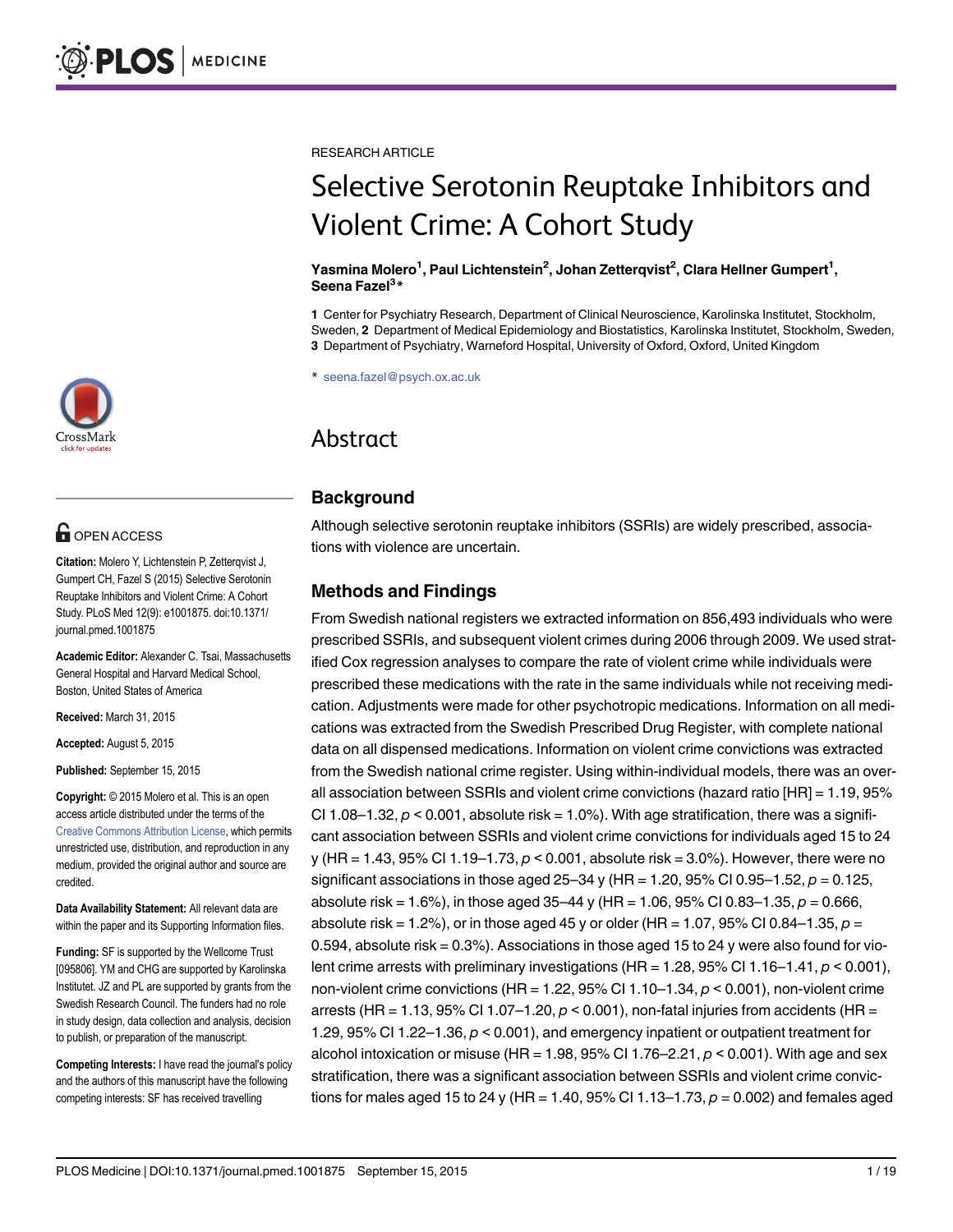<span id="page-1-0"></span>expenses from Janssen to attend a Janssenorganized conference on the effectiveness of antipsychotics where he presented a Wellcomefunded study on antipsychotics that had been published in the Lancet (Janssen do not currently produce an antidepressant). The speaker's fee was donated to charity. None of the other authors report competing interests.

Abbreviations: DDD, defined daily dose; HR, hazard ratio; SSRI, selective serotonin reuptake inhibitor.

15 to 24 y (HR = 1.75, 95% CI 1.08–2.84, p = 0.023). However, there were no significant associations in those aged 25 y or older. One important limitation is that we were unable to fully account for time-varying factors.

#### **Conclusions**

The association between SSRIs and violent crime convictions and violent crime arrests varied by age group. The increased risk we found in young people needs validation in other studies.

#### Introduction

Selective serotonin reuptake inhibitors (SSRIs) are among the most widely prescribed psychiatric medications in many countries  $[1-6]$  $[1-6]$  $[1-6]$  $[1-6]$  $[1-6]$ . At the same time, concerns about their adverse effects, including suicide and violence, have been widely discussed and remain controversial. Observational and trial data have shown that although SSRIs appear not to elevate the risk for suicidal behaviour in adults, they may increase the risk of suicide ideation in children, adolescents, and young adults. This weak age-related association is consistent across studies  $[7-11]$  $[7-11]$  $[7-11]$  $[7-11]$  $[7-11]$ but inconsistently supported by ecological data  $[12-15]$  $[12-15]$  $[12-15]$ .

Despite a number of legal cases linking SSRIs and violent behaviour [[16](#page-14-0)], empirical research on the association is limited and inconclusive. Ecological studies suggest that increased SSRI prescriptions have been associated with decreases in violent crimes in the US [[17](#page-14-0)] and lethal violence in the Netherlands [\[18\]](#page-14-0). In contrast, an expert review of clinical trials concluded that there was an excess of violence in both adults and children on SSRIs compared with placebo [\[16](#page-14-0)]. Furthermore, drug safety (or pharmacovigilance) data have shown a disproportionate association between SSRIs and violent behaviours [[19](#page-14-0)] and serious violent acts [[20](#page-14-0)], and an observational study found an association of work-related violence with antidepressant purchases [[21\]](#page-14-0). However, these study designs are limited: findings from ecological data fail to relate the use of SSRIs at the individual level and are liable to be influenced by secular changes, including legislation, reporting of violence, and unaccounted changes in the impact of other risk factors such as drug and alcohol use [[15,22\]](#page-14-0). Pharmacovigilance data are subject to reporting bias, changes in patient awareness about adverse outcomes, confounding by indication, and failure to account for exposure to other medications [[23](#page-14-0)].

Pharmacoepidemiological studies provide one approach to deal with these limitations [\[12,23\]](#page-14-0). Our objective was thus to investigate the association between SSRIs and violence outcomes by linking data from Swedish national registers on individual SSRI prescriptions, use of other psychotropic drugs, and violent crimes in a large population-based cohort. We have primarily used a "within-individual" design  $[24-27]$  $[24-27]$  $[24-27]$  $[24-27]$ , where the risk of violent crime is determined when an individual is taking an SSRI as compared to when the same person is not. Using this design, all time-invariant factors (i.e., genetic factors, all factors before the start of follow-up, and factors that remain constant during follow-up) are accounted for; thus, this design more fully adjusts for unmeasured time-invariant confounding and confounding by indication than other observational designs, but does not account for time-varying factors such as symptom severity. Our null hypothesis was that no associations between SSRI medication and violent outcomes would be demonstrated using a within-individual design, including in different age groups.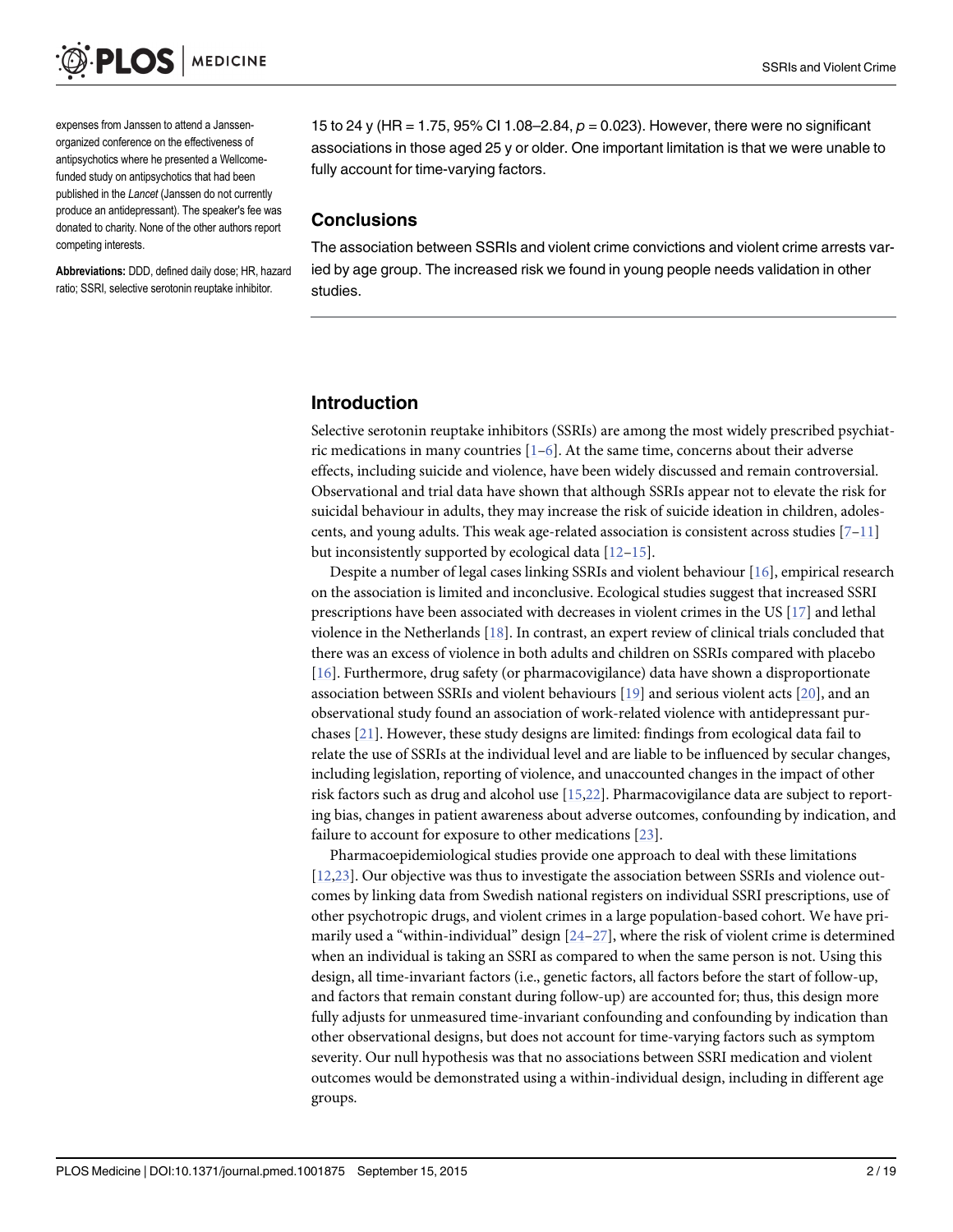# <span id="page-2-0"></span>Methods

In the total population of Sweden aged 15 y or older in 2006 ( $n = 7,917,854$ ) and residing in Sweden during follow-up (January 1, 2006, to December 31, 2009), we identified 856,493 individuals who were prescribed SSRI treatment. Information on individuals receiving SSRI treatment was collected from Swedish population-based registers with national coverage, and registers were linked using each individual's unique identification number. The project was approved by the ethics committee at Karolinska Institutet (2005/4:5).

#### Measures

SSRI treatment. Information on medication and the date prescriptions were dispensed was extracted from the Swedish Prescribed Drug Register, with complete national data on all prescribed and dispensed medical drugs from all pharmacies in Sweden since July 2005 [\[28\]](#page-15-0). A previous comparison between post-mortem toxicology and SSRI purchases in the Swedish Prescribed Drug Register indicated good medication compliance [\[29\]](#page-15-0).

In our initial analysis, we included all individuals with dispensed SSRI prescriptions. However, as prescriptions are typically restricted to at most 3 mo and we wanted to restrict the sample to those adherent to SSRIs, individuals with a single SSRI prescription within a 6-mo period were excluded from stratified and sensitivity analyses as no assumptions could be made about their medication adherence. A separate analysis was also carried out including only individuals with a single dispensed prescription. A treatment period was thus defined as a series of SSRI prescriptions with no more than 6 mo between two consecutive prescriptions. The start of a treatment period was defined as the date an SSRI prescription was first dispensed during our follow-up. The end of a treatment period was defined as the date that the last SSRI prescription in that treatment period was dispensed. Periods of more than 6 mo between prescriptions were considered non-treatment periods. A new treatment period was considered to have started at the first date of the next series of consecutive prescriptions (see [S1 Methods](#page-13-0) for details on SSRI medications). For individuals with a single prescription, the start of their treatment period was defined as the date their prescription was dispensed, and the end of that treatment period was defined as 14 d after the prescription was dispensed.

Other psychotropic medications. Adjustments were made for concurrent psychotropic medications other than SSRIs, which included antipsychotics, hypnotics, sedatives, anxiolytics, drugs used in addictive disorders, mood stabilisers, antiepileptics, and antidepressant medications other than SSRIs (venlafaxine, duloxetine, tricyclics, heterocyclics, mirtazapine, nonselective monoamine oxidase inhibitors, moclobemide, and bupropion). Treatment periods were defined in the same manner as SSRI treatment periods (see [S1 Methods](#page-13-0) for details).

Violent crimes. Information on convictions for violent crimes for individuals aged 15 y and older (the age of criminal responsibility) was extracted from the Swedish national crime register. Violent crimes were defined as crimes against persons as per previous work [\[30\]](#page-15-0), and included attempted, completed, and aggravated forms of homicide, manslaughter, unlawful threats, harassment, robbery, arson, assault, assault on an official, kidnapping, stalking, coercion, and all sexual offences (see [S1 Methods](#page-13-0) for more details).

Alternative outcomes. Examinations of individual SSRIs and alternative outcomes were also carried out, including (1) convictions for substance-related crimes, (2) convictions for non-violent crimes, (3) arrests with preliminary investigations (hereafter "arrests", as distinct from convictions; described as "suspicions" in the Swedish crime register) for violent crimes, (4) arrests for substance-related crimes, (5) arrests for non-violent crimes, (6) non-fatal injuries (hospitalisations) from accidents; (7) emergency inpatient or outpatient treatment for alcohol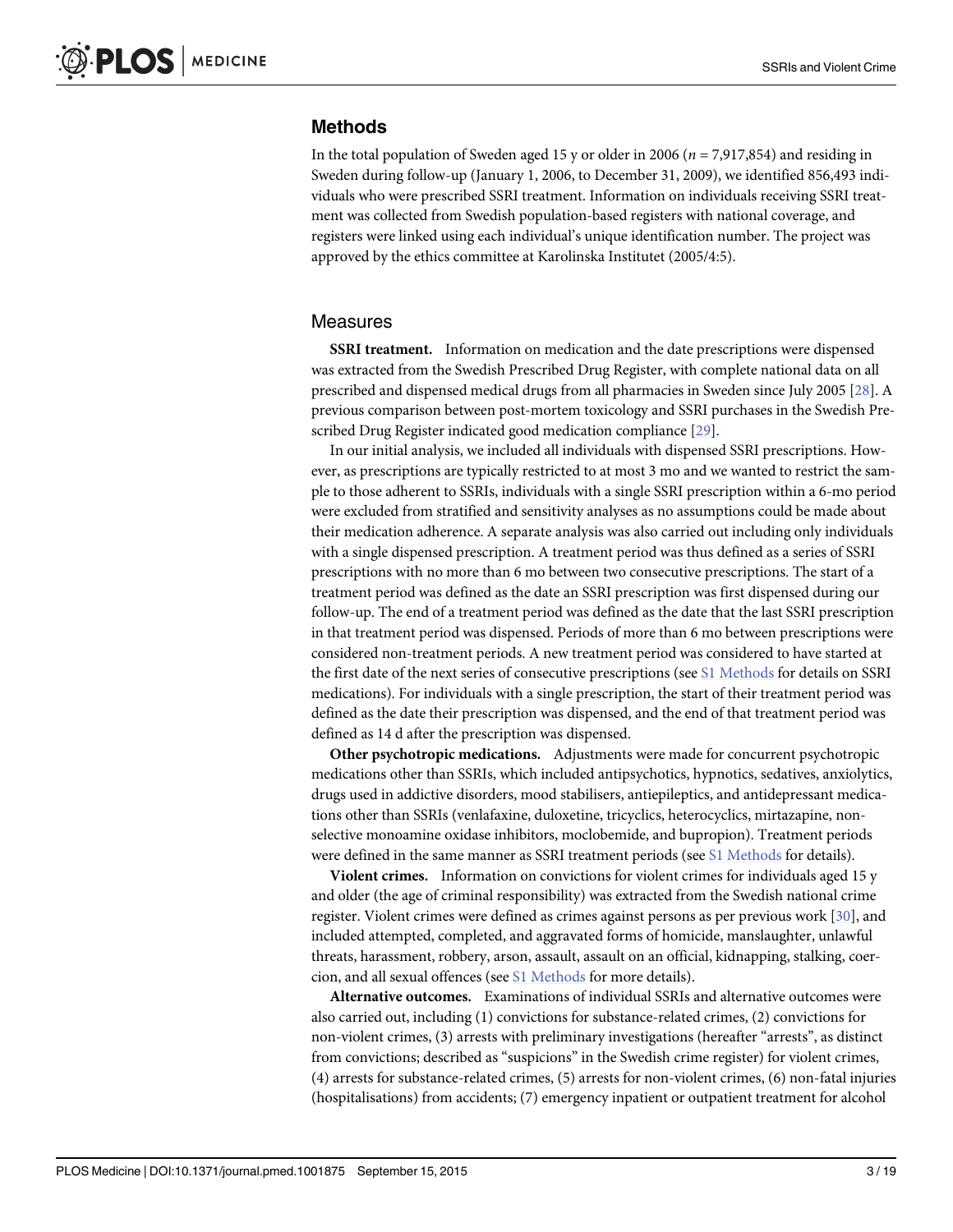<span id="page-3-0"></span>intoxication or misuse,  $(8)$  and psychiatric hospitalisations (see  $S1$  Methods for details on alternative outcomes).

## Statistical Analyses

Individuals were followed from January 1, 2006, to December 31, 2009, and follow-up was adjusted for migration, periods in prison or institutional youth care, hospitalisation, and death through linkage to the Swedish migration, prison, patient, and cause of death registers. Unobservable time, i.e., time abroad, in prison, or in hospital, was removed (truncated) from the follow-up time. Time after hospital discharge, release from prison, or immigration was added to the observable cohort again.

A between-individual Cox proportional hazards regression compared the average rate of violent crime convictions during SSRI medication with the rate during non-medication for all individuals. In this analysis, follow-up period was split into the period before the first outcome, periods between outcomes, and the period after the last outcome. Time at risk was measured from the start of each period, and medication was used as a time-varying covariate. Robust standard errors were calculated to account for correlations between periods within the same individual. This analysis was adjusted for sex and age.

The principal analyses were within-individual stratified Cox proportional hazards regressions, with each individual entering as a separate stratum in the analysis and serving as his/her own control. The obtained hazard ratio (HR) is thus adjusted for (i.e., stratified by) all potential time-invariant confounders within each individual. To adjust for age, which is a time-varying potential confounder, age was added to the model as a time-varying covariate, with one factor for each whole year. In the within-individual stratified Cox proportional hazards regression, only individuals who changed medication status contributed directly to the estimate. All other individuals contributed indirectly through the estimates of other covariates. Since the covariates in the within-individual stratified Cox proportional hazards regression were time-varying, we did not test for the proportional hazards assumption. More information on this approach is provided in [[31](#page-15-0)]; this approach has been applied in studies of attention deficit hyperactivity disorder medication, antipsychotics, and mood stabilisers [[24](#page-14-0)–[27](#page-14-0)]. To ensure that outcomes were measured appropriately, all crimes were included from the date of perpetration (rather than conviction), and those with uncertain date of perpetration were excluded from the analyses, resulting in the exclusion of 1.3% (1,241) of violent crime convictions, 1.0% (9,108) of nonviolent crime convictions, and 1.8% (5,187) of substance-related convictions during the period from 2006 to 2009.

To test for confounding by other psychotropic medications, we first adjusted for concurrent exposure to other psychotropic medications as a time-varying covariate. Then we excluded individuals with other psychotropic medications during follow-up from the within-individual stratified Cox proportional hazards regression. Analyses were also stratified by sex, by age (from age 15 y, the age of criminal responsibility, in 10-y bands  $[32]$  $[32]$  $[32]$  up to age 44 y; the age bands for ages 45 y and over were combined as event rates were low), and by type of SSRI medication (fluoxetine, citalopram, paroxetine, sertraline, or escitalopram).

To estimate cumulative exposure to SSRIs, the defined daily dose (DDD) of SSRI medication [\[33](#page-15-0)] was calculated through summing dispensed medication and then dividing the sum by the number of days in the treatment period. DDDs were categorised into four groups; (1) no exposure, (2) low SSRI exposure (<1 DDD/day), (3) moderate SSRI exposure (1–2 DDD/day), and (4) high SSRI exposure  $(>2$  DDD/day).

Sensitivity analyses. In sensitivity analyses, within-individual stratified Cox proportional hazards regressions were carried out with the following alternative outcomes: convictions for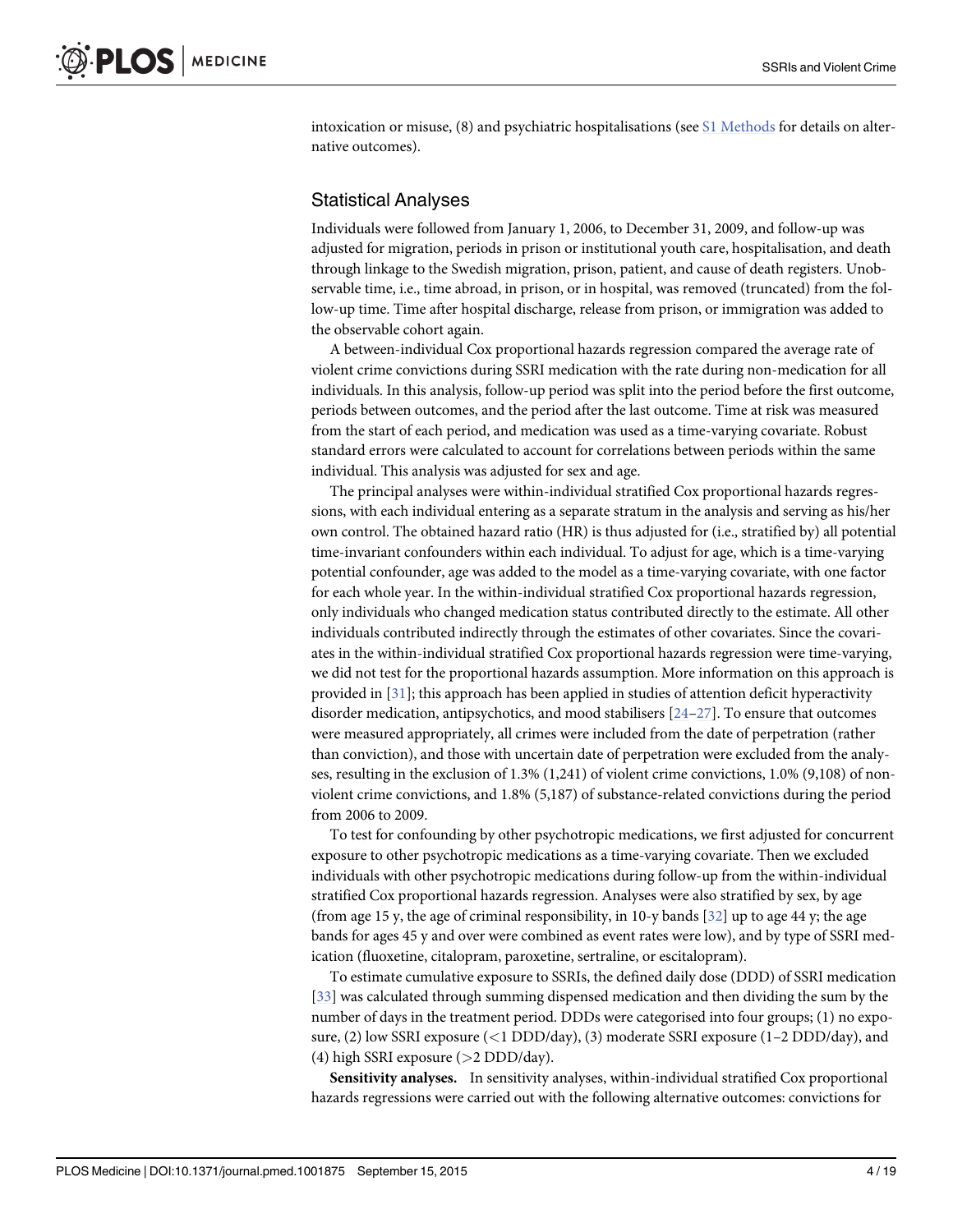<span id="page-4-0"></span>non-violent crimes, convictions for substance-related crimes, arrests for violent crimes, arrests for non-violent crimes, arrests for substance-related crimes, non-fatal injuries from accidents, emergency treatment for alcohol intoxication or misuse, and psychiatric hospitalisations. Furthermore, each SSRI medication was analysed separately, and periods of using of two or more SSRI medications were excluded to adjust for switching effects between SSRI medications. Furthermore, all SSRIs were entered in the same model as covariates to adjust for concurrent use of other SSRIs. Analyses were also stratified by type of SSRI medication with violent crime arrests as an alternative outcome. Additionally, other antidepressants (venlafaxine, duloxetine, tricyclics, heterocyclics, mirtazapine, moclobemide, and bupropion) were used as an alternative exposure for violent crime convictions. Further sensitivity analyses were carried out to test for non-specific treatment effects where diuretics were used as an alternative exposure for violent crime convictions to test the model.

For individuals who started SSRI treatment after being convicted of a violent crime, the number of days between the date of committing the crime and the start of SSRI treatment was calculated. To exclude the possibility of reverse causation, i.e., if committing a violent crime increased the probability of subsequent SSRI treatment, new within-individual stratified Cox proportional hazards regressions were carried out excluding from the analysis all individuals who received SSRI treatment within 7, 14, 30, or 60 d after committing a violent crime.

Finally, the robustness of results was tested by undertaking four alternative analyses. First, a conditional Poisson regression examined how changes in medication exposure were associated with changes in violent crime convictions within the same person, thus adjusting for timeinvariant confounders. Second, we repeated the main models with different definitions of a treatment period: (1) a series of SSRI prescriptions with no more than 3 mo between two consecutive prescriptions and (2) a series of SSRI prescriptions with no more than 4 mo between two consecutive prescriptions. Third, we tested for delayed onset of action of SSRIs by setting the first day of the treatment period to 8 wk after the date of the first dispensed prescription. Fourth, we tested for SSRI discontinuation effects by extending the end of the treatment period to 3 wk and 12 wk after the date that the last SSRI prescription in a treatment period was dispensed.

SAS version 9.4 (SAS Institute) was used for all analyses, except for the conditional Poisson regression, for which STATA 13.1 (StataCorp) was used. For SAS, software function "proc phreg" was used for both stratified and marginal Cox regressions, and for STATA, software function "xtpoisson" was used for the conditional Poisson regression. STROBE guidelines were followed ([S1 STROBE](#page-13-0)).

# **Results**

#### Sample Description

Of 7,917,854 individuals in the general population investigated (individuals in Sweden aged 15 y or older in 2006), 856,493 (10.8%) were prescribed SSRIs during the time period 2006–2009, or 14.1% of all women and 7.5% of all men in the investigated population (see [Table 1](#page-5-0) for background characteristics). Of those prescribed SSRIs, 9.9% were aged 15–24 y, 12.7% were aged 25–34 y, 16.5% were aged 35–44 y, 15.6% were aged 45–54 y, 15.5% were aged 55–64 y, and 29.7% were aged 65 y or over at baseline in 2006. In the SSRI cohort, 8,377 individuals (1.0%) were convicted of a violent crime during the period 2006–2009. Among the individuals who were prescribed SSRI treatment, 65,862 individuals were prescribed fluoxetine, 389,857 citalopram, 46,615 paroxetine, 215,873 sertraline, 1,198 fluvoxamine, and 84,934 escitalopram.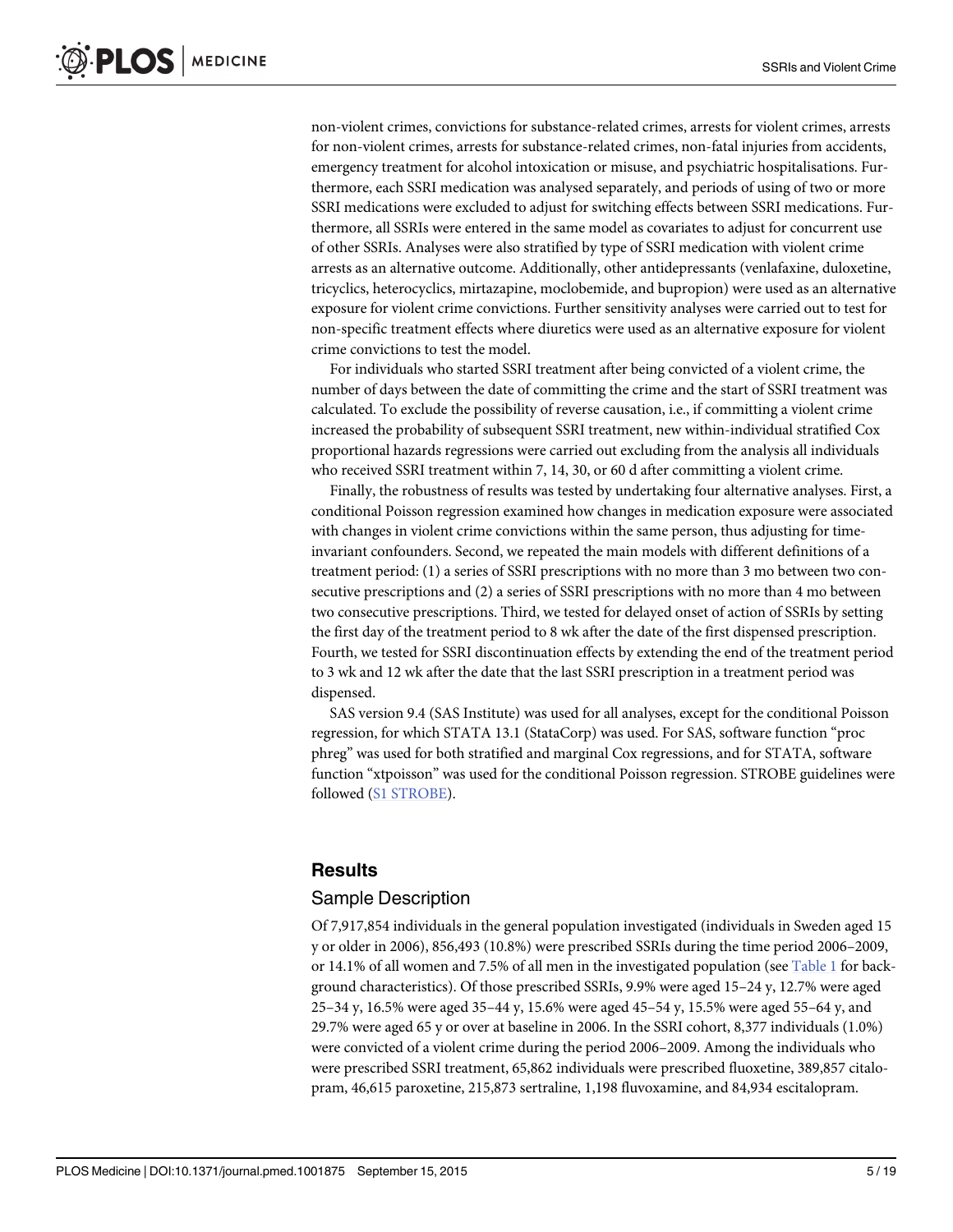[Table 1.](#page-4-0) Characteristics at baseline and during follow-up for SSRI-medicated and non-medicated individuals in a population sample in Sweden 2006–2009.

<span id="page-5-0"></span>DI MEDICINE

| Characteristic                                                | <b>Non-Medicated</b> | SSRI-Medicated <sup>+</sup> |  |
|---------------------------------------------------------------|----------------------|-----------------------------|--|
|                                                               | 89.2% (7,061,361)    | 10.8% (856,493)             |  |
| <b>Characteristics at baseline</b>                            |                      |                             |  |
| Sex                                                           |                      |                             |  |
| Women                                                         | 48.8% (3,443,970)    | 65.9% (564,278)             |  |
| Men                                                           | 51.2% (3,617,391)    | 34.1% (292,215)             |  |
| Age                                                           |                      |                             |  |
| 15 to 24 y                                                    | 20.4% (1,439,183)    | 9.9% (84,647)               |  |
| 25 to 34 y                                                    | 14.7% (1,039,843)    | 12.7% (108,928)             |  |
| 35 to 44 y                                                    | 16.2% (1,144,303)    | 16.5% (141,375)             |  |
| 45 to 54 y                                                    | 14.6% (1,029,305)    | 15.6% (133,996)             |  |
| 55 to 64 y                                                    | 15.3% (1,082,914)    | 15.5% (132,995)             |  |
| 65 y and over                                                 | 18.8% (1,325,813)    | 29.7% (254,552)             |  |
| Lifetime psychiatric diagnoses                                |                      |                             |  |
| Psychotic disorder                                            | 0.9% (63,242)        | 3.3% (27,838)               |  |
| Mood disorder                                                 | 2.0% (143,910)       | 23.2% (198,366)             |  |
| Anxiety, dissociative, stress-related, or somatoform disorder | 2.6% (180,735)       | 20.3% (173,665)             |  |
| Eating disorder                                               | $0.2\%$ (10,965)     | 1.2% (10,414)               |  |
| Substance (alcohol and drug) use disorder                     | 2.7% (193,164)       | 9.1% (77,746)               |  |
| Characteristics during follow-up                              |                      |                             |  |
| Other psychotropic medications                                |                      |                             |  |
| Antipsychotic                                                 | $0.3\%$ (24,515)     | 0.9% (7,998)                |  |
| Hypnotic, sedative, or anxiolytic                             | 11.5% (814,717)      | 37.4% (319,987)             |  |
| Drug used in addictive disorders                              | 1.1% (74,736)        | 2.5% (21,494)               |  |
| Mood stabiliser                                               | $0.8\%$ (58,519)     | $2.5\%$ (21,151)            |  |
| Antiepileptic medication                                      | 1.0% (74,474)        | 3.4% (28,722)               |  |
| Venlafaxine                                                   | $0.5\%$ (32,911)     | $3.0\%$ (25,906)            |  |
| Duloxetine                                                    | $0.3\%$ (18,135)     | 2.2% (18,871)               |  |
| Tricyclic                                                     | 1.7% (116,963)       | 4.7% (40,272)               |  |
| Heterocyclic                                                  | $0.2\%$ (11,622)     | 2.3% (19,770)               |  |
| Mirtazapine                                                   | 1.4% (95,223)        | 14.0% (119,757)             |  |
| Non-selective monoamine oxidase inhibitor                     | $<$ 0.1% (133)       | $< 0.1\%$ (86)              |  |
| Moclobemide                                                   | $<$ 0.1% (1,669)     | $0.2\%$ $(1,548)$           |  |
| <b>Bupropion</b>                                              | $0.5\%$ (37,116)     | 2.1% (17,952)               |  |
| Any psychotropic medicine other than SSRIs                    |                      | 75.1% (643,514)             |  |
| <b>Outcomes</b>                                               | 19.3% (1,360,733)    |                             |  |
| Convicted of a violent crime                                  | $0.6\%$ (40,384)     |                             |  |
| Convicted of a non-violent crime                              |                      | $1.0\%$ (8,377)             |  |
|                                                               | 2.5% (178,622)       | 3.3% (28,358)               |  |
| Convicted of a substance-related crime                        | 1.0% (67,044)        | 1.7% (14,625)               |  |
| Arrested for a violent crime                                  | 1.9% (135,495)       | 3.0% (25,624)               |  |
| Arrested for a non-violent crime                              | 3.8% (270,203)       | 5.6% (47,244)               |  |
| Arrested for a substance-related crime                        | 1.2% (82,723)        | $2.1\%$ (17,787)            |  |
| Non-fatal injury from an accident                             | 14.0% (991,329)      | 21.0% (179,734)             |  |
| Emergency treatment for alcohol intoxication or misuse        | 0.9% (66,659)        | $2.8\%$ (24,141)            |  |
| Psychiatric hospitalisation                                   | 1.2% (86,912)        | 9.5% (81,406)               |  |
| Periods of SSRI exposure*                                     |                      |                             |  |
| No SSRI exposure                                              |                      | 49.4% (10,540,144)          |  |

(Continued)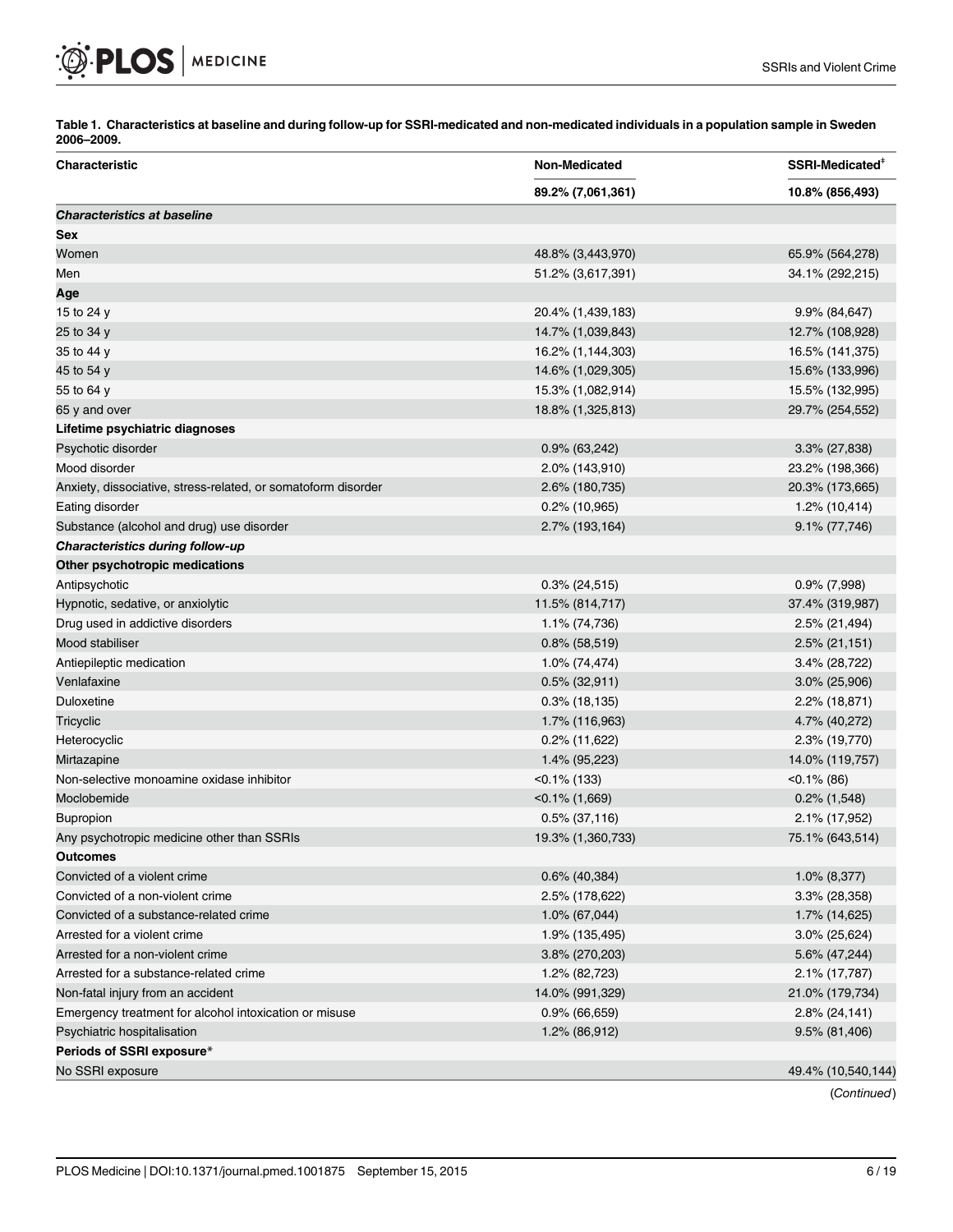#### <span id="page-6-0"></span>Table 1. (Continued)

| Characteristic                       | Non-Medicated     | SSRI-Medicated <sup>+</sup> |
|--------------------------------------|-------------------|-----------------------------|
|                                      | 89.2% (7,061,361) | 10.8% (856,493)             |
| Low SSRI exposure (<1 DDD/day)       |                   | 16.2% (3,466,382)           |
| Moderate SSRI exposure (1-2 DDD/day) |                   | 24.9% (5,327,339)           |
| High SSRI exposure (>2 DDD/day)      |                   | 9.5% (2,026,178)            |

Data are given as percent (n). See [S1 Methods](#page-13-0) for details on characteristics at baseline and during follow-up. ǂ Including all individuals with dispensed SSRI prescriptions.

\*Numbers are periods of SSRI exposure rather than individuals.

doi:10.1371/journal.pmed.1001875.t001

#### Main Analyses

Within-individual Cox proportional hazards analyses were carried out to compare violent crime rates within the same individuals during periods when they were on medication compared to periods when they were not, and the results showed an increased risk of violent crime conviction during medicated periods (HR = 1.19, 95% CI 1.08–1.32,  $p < 0.001$ ; Table 2). The estimated hazard did not materially change when we adjusted for concurrent psychotropic medications (HR = 1.22, 95% CI 1.11–1.32,  $p < 0.001$ ), nor when we excluded individuals with only one dispensed prescription (HR = 1.22, 95% CI 1.10–1.35,  $p < 0.001$ ). Additionally, when we excluded all individuals who had received other psychotropic medications during follow-up from the analysis, the estimated hazard was similar (HR = 1.20, 95% CI 1.04–1.38,  $p = 0.014$ ). The between-individual Cox proportional hazards analysis also demonstrated an association between SSRI prescriptions and being convicted of a violent crime (HR = 2.66, 95% CI 2.54– 2.78,  $p < 0.001$ ) when comparing individuals on SSRIs to individuals who were not taking SSRIs.

The analyses were then stratified by sex and age band [\(Table 3](#page-7-0)). This demonstrated an increased risk of violent crime conviction for those aged 15 to 24 y ( $HR = 1.43$ , 95% CI 1.19– 1.73,  $p < 0.001$ ) but not for the other age bands investigated (25–34 y, 35–44 y, and 45 y and older). When stratified by sex and age, associations were significant for both genders in the age group 15 to 24 y (HR = 1.40, 95% CI 1.13–1.73,  $p = 0.002$ , and HR = 1.75, 95% CI 1.08– 2.84,  $p = 0.023$ , for males and females respectively). Next, the role of cumulative SSRI exposure

| Table 2. Violent crime convictions in 2006–2009 in individuals treated with SSRI medication as compared to non-medicated individuals, and com- |  |
|------------------------------------------------------------------------------------------------------------------------------------------------|--|
| paring treatment to non-treatment periods within the same person.                                                                              |  |

| <b>Analysis</b>                                                            | <b>HR (95% CI)</b>  | p-Value | <b>Number of Events</b> |
|----------------------------------------------------------------------------|---------------------|---------|-------------------------|
| Within-individual stratified Cox proportional hazards regression           |                     |         |                         |
| All individuals                                                            | 1.19 (1.08-1.32)    | < 0.001 | 11.225                  |
| Excluding individuals with only one dispensed prescription                 | 1.22 (1.10–1.35)    | < 0.001 | 8,592                   |
| Including only individuals with only one dispensed prescription            | $0.73(0.45 - 1.17)$ | 0.193   | 3.949                   |
| Analysis adjusted for concurrent psychotropic medication                   |                     |         |                         |
| All individuals adjusted for other psychotropic medications                | 1.22 (1.11–1.32)    | < 0.001 | 11.225                  |
| Excluding individuals with other psychotropic medications during follow-up | 1.20 (1.04-1.38)    | 0.014   | 5,949                   |
| Between-individual Cox proportional hazards regression                     |                     |         |                         |
| All individuals                                                            | $2.66(2.54 - 2.78)$ | < 0.001 | 62,342                  |

Including all individuals with dispensed SSRI prescriptions.

doi:10.1371/journal.pmed.1001875.t002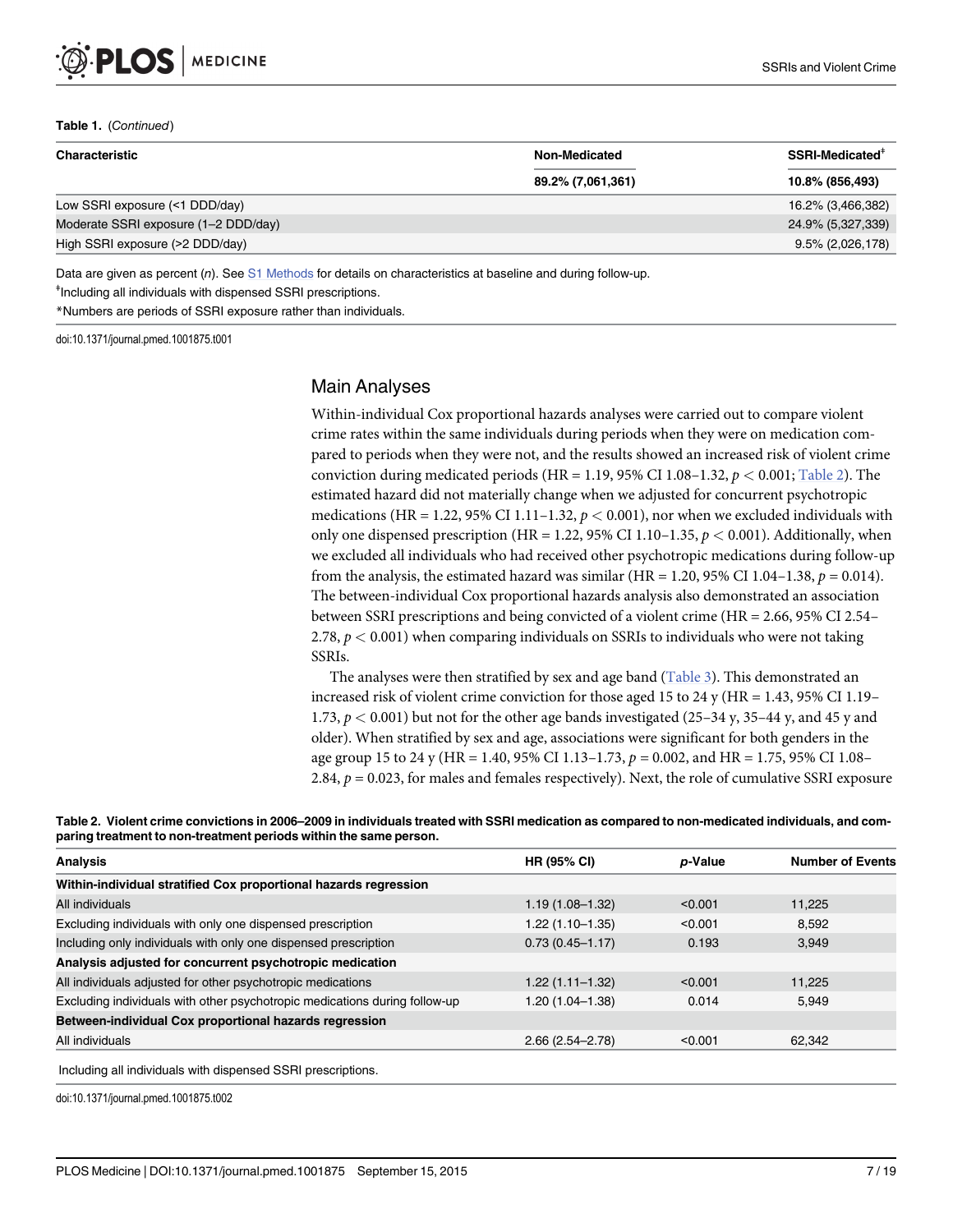| Characteristic                  | HR (95% CI)         | p-Value | <b>Number of Events</b> | Absolute Risk, Percent (n) |
|---------------------------------|---------------------|---------|-------------------------|----------------------------|
| <b>Sex</b>                      |                     |         |                         |                            |
| Males                           | $1.22(1.09 - 1.37)$ | < 0.001 | 6,905                   | 2.1(5,020)                 |
| Females                         | $1.21(0.94 - 1.56)$ | 0.141   | 1,687                   | 0.3(1,418)                 |
| Age                             |                     |         |                         |                            |
| 15 to 24 y                      | $1.43(1.19 - 1.73)$ | < 0.001 | 2,798                   | 3.0(2,081)                 |
| 25 to 34 y                      | $1.20(0.95 - 1.52)$ | 0.125   | 1,966                   | 1.6(1,454)                 |
| 35 to 44 y                      | $1.06(0.83 - 1.35)$ | 0.666   | 1,905                   | 1.2(1,457)                 |
| 45 y and over                   | $1.07(0.84 - 1.35)$ | 0.594   | 1,918                   | 0.3(1,446)                 |
| Sex and age: males              |                     |         |                         |                            |
| 15 to 24 y                      | $1.40(1.13 - 1.73)$ | 0.002   | 2,169                   | 6.6(1,540)                 |
| 25 to 34 y                      | $1.16(0.90 - 1.49)$ | 0.265   | 1,629                   | 3.6(1,173)                 |
| 35 to 44 y                      | $1.11(0.85 - 1.46)$ | 0.428   | 1,538                   | 2.8(1,133)                 |
| 45 y and over                   | $0.97(0.75 - 1.25)$ | 0.792   | 1,566                   | 0.8(1,174)                 |
| Sex and age: females            |                     |         |                         |                            |
| 15 to 24 y                      | 1.75 (1.08-2.84)    | 0.023   | 629                     | 1.2(541)                   |
| 25 to 34 y                      | $1.67(0.88 - 3.18)$ | 0.119   | 337                     | 0.5(281)                   |
| 35 to 44 y                      | $0.76(0.42 - 1.41)$ | 0.388   | 367                     | 0.4(324)                   |
| 45 y and over                   | $1.80(0.97 - 3.32)$ | 0.062   | 352                     | 0.1(272)                   |
| <b>Cumulative SSRI exposure</b> |                     |         |                         |                            |
| Low SSRI exposure               | $1.27(1.10 - 1.47)$ | 0.001   | 896                     | n/a                        |
| Moderate SSRI exposure          | $1.11(0.96 - 1.28)$ | 0.163   | 1,038                   | n/a                        |
| <b>High SSRI exposure</b>       | $1.06(0.88 - 1.29)$ | 0.528   | 562                     | n/a                        |
| <b>Type of SSRI medication</b>  |                     |         |                         |                            |
| Fluoxetine                      | $1.16(0.88 - 1.52)$ | 0.287   | 1,276                   | 1.4(916)                   |
| Citalopram                      | $1.14(0.96 - 1.36)$ | 0.130   | 3,088                   | 0.6(2,292)                 |
| Paroxetine                      | $1.24(0.87 - 1.77)$ | 0.227   | 784                     | 1.2(577)                   |
| Sertraline                      | $1.22(1.02 - 1.46)$ | 0.031   | 3,003                   | 1.0(2,241)                 |
| Escitalopram                    | $1.02(0.77 - 1.34)$ | 0.904   | 1,446                   | 1.2(1,051)                 |

<span id="page-7-0"></span>[Table 3.](#page-6-0) Violent crime convictions in 2006–2009 in individuals treated with SSRI medication compared to non-treatment periods in the same person stratified by sex, age, dose, and medication type using stratified Cox regression models.

Analyses excluded individuals with only one dispensed prescription. There were too few individuals for separate analyses of fluvoxamine. n/a, not applicable.

doi:10.1371/journal.pmed.1001875.t003

was examined using DDDs. The results showed that low SSRI exposure was associated with an increased risk of being convicted of a violent crime as compared to periods of non-exposure (HR = 1.27, 95% CI 1.10-1.47,  $p = 0.001$ ). However, no significant association with violent crime conviction was found for periods of moderate or high SSRI exposure (Table 3).

# Sensitivity Analyses

In sensitivity analyses, our results showed some differences for individual SSRIs; there was a significantly higher hazard for violent crime conviction in individuals prescribed sertraline (Table 3) and for violent crime conviction in individuals prescribed citalopram and sertraline after eliminating periods of concurrent use of two different SSRIs, thus adjusting for switching effects between SSRIs  $(Table 4)$ . For violent crime arrests, the increased association with citalopram remains [\(Table 4](#page-8-0)).

In further analyses, the relationship between SSRI treatment and other outcomes was examined [\(Table 4](#page-8-0)), and the results showed an increased risk of violent crime arrests, non-violent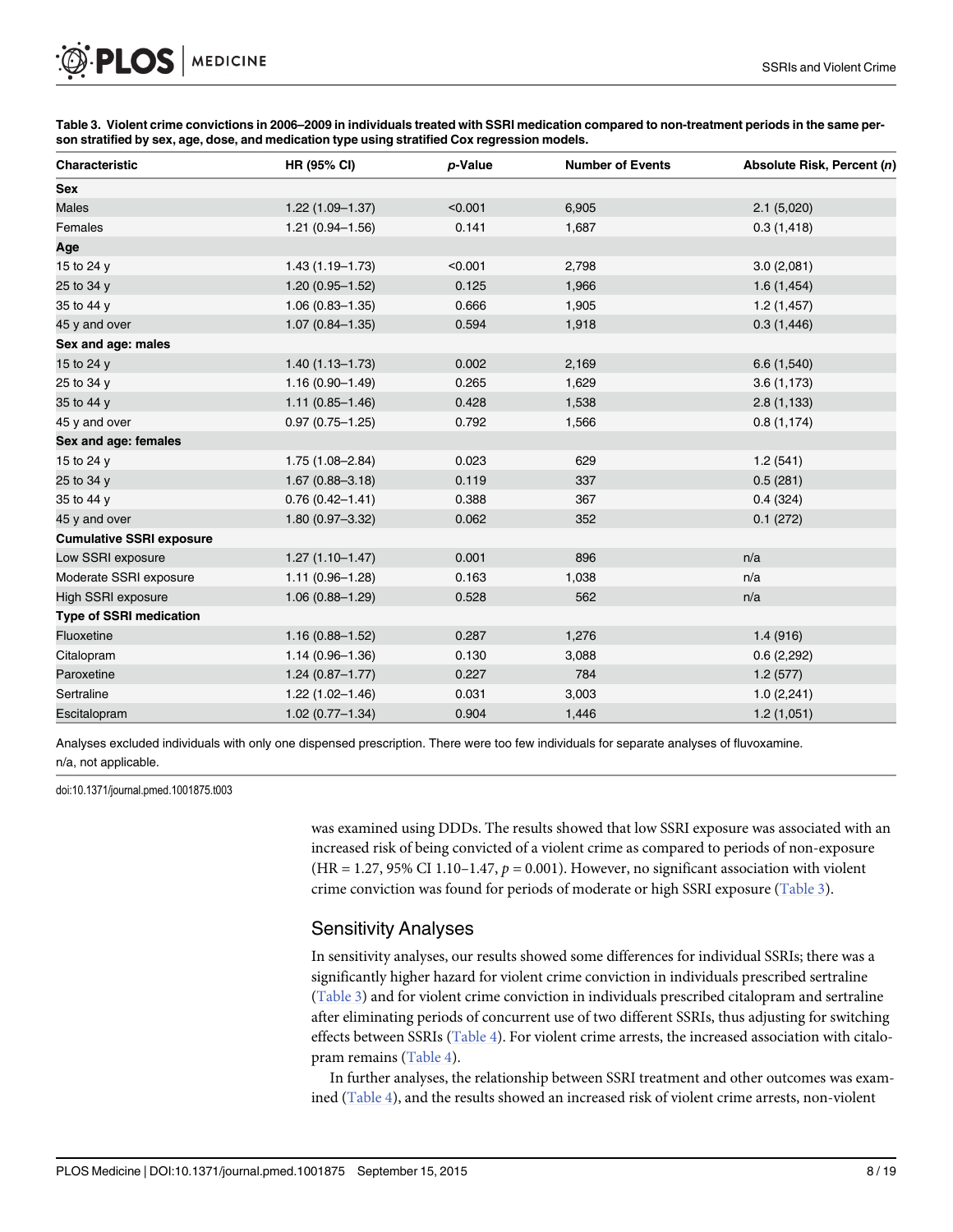[Table 4.](#page-7-0) Sensitivity analyses: rates of different adverse outcomes in individuals treated with SSRI medication and other antidepressants compared to non-treatment periods in the same person using stratified Cox regression models.

| <b>Outcome/Exposure</b>                                                                                                              | HR (95% CI)         | p-<br>Value | Number of<br><b>Events</b> |
|--------------------------------------------------------------------------------------------------------------------------------------|---------------------|-------------|----------------------------|
| <b>Alternative outcomes</b>                                                                                                          |                     |             |                            |
| Convicted of a non-violent crime                                                                                                     | $1.10(1.05 - 1.15)$ | < 0.001     | 51,888                     |
| Convicted of a substance-related crime                                                                                               | $0.99(0.93 - 1.06)$ | 0.825       | 17,922                     |
| Arrested for a violent crime                                                                                                         | $1.13(1.08 - 1.18)$ | < 0.001     | 33,556                     |
| Arrested for a non-violent crime                                                                                                     | $1.05(1.02 - 1.08)$ | < 0.001     | 85,645                     |
| Arrested for a substance-related crime                                                                                               | $0.99(0.94 - 1.05)$ | 0.772       | 23,919                     |
| Non-fatal injury from an accident                                                                                                    | $1.20(1.18 - 1.23)$ | < 0.001     | 241,900                    |
| Emergency treatment for alcohol intoxication or misuse                                                                               | $1.06(1.03 - 1.09)$ | < 0.001     | 70,262                     |
| Psychiatric hospitalisation                                                                                                          | $0.96(0.93 - 0.99)$ | 0.012       | 200,999                    |
| Type of SSRI medication, with violent crime convictions as outcome, excluding periods of<br>concurrent use of other SSRI medications |                     |             |                            |
| Fluoxetine                                                                                                                           | $1.25(0.95 - 1.65)$ | 0.115       | 1,276                      |
| Citalopram                                                                                                                           | $1.20(1.00-1.43)$   | 0.048       | 3,088                      |
| Paroxetine                                                                                                                           | $1.23(0.87 - 1.75)$ | 0.250       | 784                        |
| Sertraline                                                                                                                           | $1.22(1.01 - 1.46)$ | 0.037       | 3,003                      |
| Escitalopram                                                                                                                         | $1.07(0.81 - 1.44)$ | 0.613       | 1,446                      |
| Type of SSRI medication, with violent crime convictions as outcome, adjusted for other SSRI<br>medications                           |                     |             |                            |
| Fluoxetine                                                                                                                           | $1.17(0.89 - 1.53)$ | 0.255       | 1,276                      |
| Citalopram                                                                                                                           | $1.16(0.97 - 1.37)$ | 0.102       | 3,088                      |
| Paroxetine                                                                                                                           | $1.26(0.89 - 1.79)$ | 0.194       | 784                        |
| Sertraline                                                                                                                           | $1.23(1.03 - 1.48)$ | 0.023       | 3,003                      |
| Escitalopram                                                                                                                         | $1.07(0.82 - 1.42)$ | 0.604       | 1,446                      |
| Type of SSRI medication, with violent crime arrests as outcome                                                                       |                     |             |                            |
| Fluoxetine                                                                                                                           | $1.03(0.91 - 1.17)$ | 0.612       | 4,836                      |
| Citalopram                                                                                                                           | $1.15(1.06 - 1.24)$ | 0.001       | 12,595                     |
| Paroxetine                                                                                                                           | 1.24 (1.06-1.24)    | 0.007       | 2,840                      |
| Sertraline                                                                                                                           | $1.08(0.99 - 1.17)$ | 0.057       | 11,976                     |
| Escitalopram                                                                                                                         | $1.06(0.93 - 1.20)$ | 0.383       | 5,097                      |
| Other antidepressants and medications, with violent crime convictions as outcome                                                     |                     |             |                            |
| Venlafaxine                                                                                                                          | $1.39(1.10 - 1.78)$ | 0.007       | 1,843                      |
| <b>Duloxetine</b>                                                                                                                    | $1.26(0.88 - 1.81)$ | 0.200       | 761                        |
| <b>Tricyclics</b>                                                                                                                    | $1.05(0.71 - 1.55)$ | 0.821       | 804                        |
| Heterocyclics                                                                                                                        | $1.64(0.92 - 2.95)$ | 0.097       | 330                        |
| Mirtazapine                                                                                                                          | $0.71(0.59 - 0.88)$ | 0.001       | 3,258                      |
| Moclobemide                                                                                                                          | $1.70(0.36 - 7.91)$ | 0.502       | 46                         |
| <b>Bupropion</b>                                                                                                                     | $0.42(0.14 - 1.24)$ | 0.118       | 211                        |
| <b>Diuretics</b>                                                                                                                     | $0.80(0.67 - 0.95)$ | 0.012       | 3,450                      |

Analyses excluded individuals with only one dispensed prescription. There were too few individuals for separate analyses of fluvoxamine. Adjusted model: please see [S1 Methods](#page-13-0) for more details.

doi:10.1371/journal.pmed.1001875.t004

<span id="page-8-0"></span>**PLOS** | MEDICINE

crime convictions, and non-violent crime arrests with SSRI treatment. Furthermore, an increased risk of non-fatal injuries from accidents was found (HR = 1.20, 95% CI 1.18–1.23,  $p < 0.001$ ). The possible role of alcohol misuse as a time-varying confounder was tested by using emergency inpatient and or outpatient treatment for alcohol intoxication or misuse as an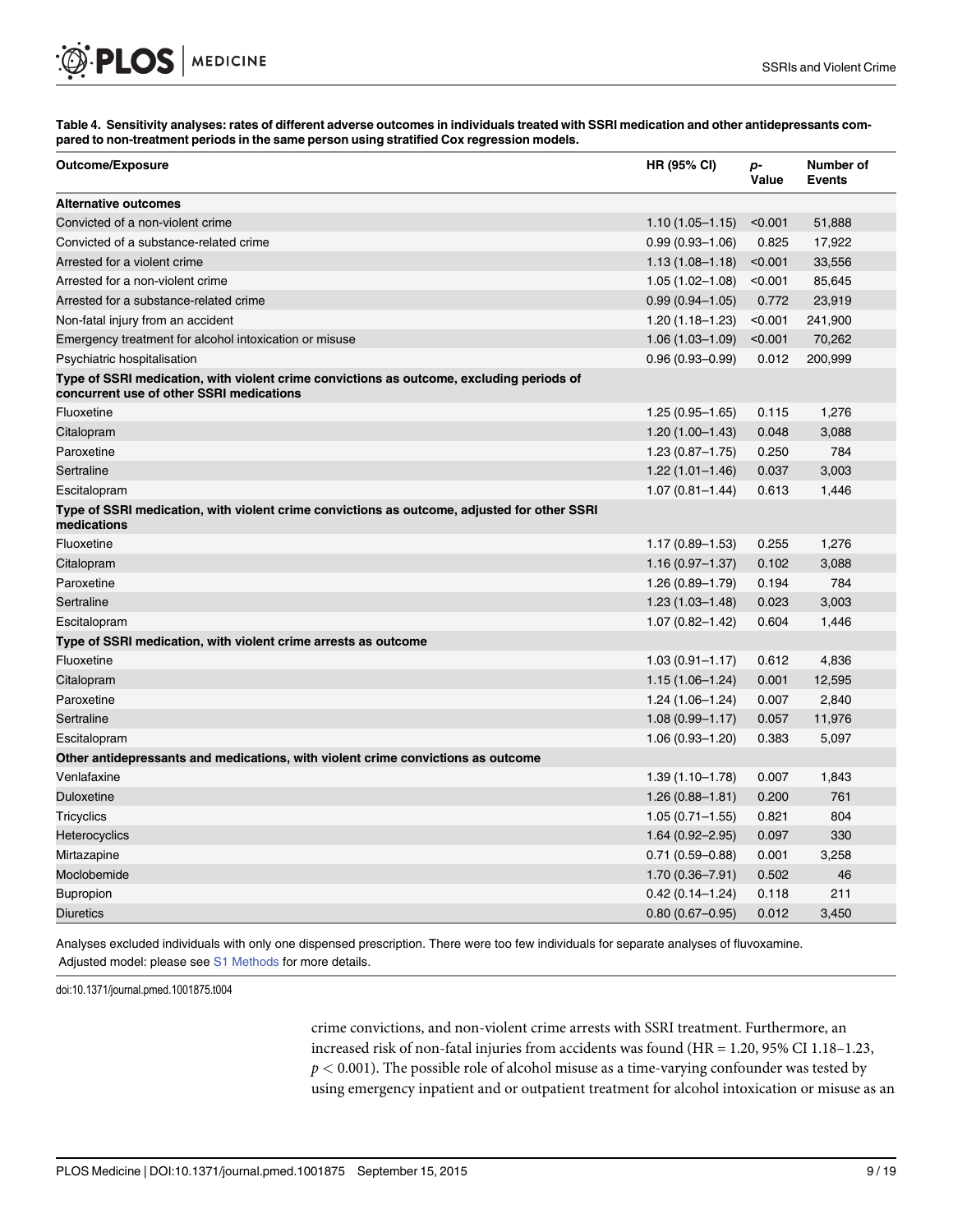outcome, showing an increased risk during times of medication (HR = 1.06, 95% CI 1.03–1.09,  $p < 0.001$ ). The risk of hospitalisation for psychiatric care was also examined, showing a slightly decreased risk with SSRI treatment (HR = 0.96, 95% CI 0.93–0.99,  $p = 0.012$ ). When we investigated other antidepressant classes, we found a significant association between medication use and violent crime conviction for individuals prescribed venlafaxine. The risk of being convicted of a violent crime was reduced when on mirtazapine. Finally, an inverse association between violent crime conviction and diuretics was found using the within-individual model  $(HR = 0.80, 95\% \text{ CI } 0.67-0.95, p = 0.012).$ 

When all analyses were stratified by age [\(S1 Table](#page-13-0)), the increased risk of being convicted of a violent crime remained in individuals aged 15 to 24 y after adjustment for concurrent psychotropic medications (HR = 1.45, 95% CI 1.21–1.74,  $p < 0.001$ ). Results also showed that low SSRI exposure was associated with an increased risk of being convicted of a violent crime in this age band only (HR = 1.62, 95% CI 1.23–2.13,  $p < 0.002$ ). Furthermore, significant associations were shown for violent crime arrests and non-violent crime arrests and convictions for individuals aged 15 to 24 y, and also for individuals aged 25 to 34 y, although associations were weaker in the latter age band. The increased risk of non-fatal injuries from accidents remained significant for all ages. Results also showed that individuals aged 15–24, 25–34, and 35–44 y had an increased risk of emergency inpatient or outpatient treatment for alcohol intoxication or misuse (HR = 1.98, 95% CI 1.76–2.21,  $p < 0.001$ ; HR = 1.33, 95% CI 1.21–1.46,  $p < 0.001$ ;  $HR = 1.08, 95\% \text{ CI } 1.01 - 1.14, p = 0.015$ , respectively). However, individuals aged 45 y and older showed a slightly decreased risk of emergency inpatient or outpatient treatment for alcohol intoxication or misuse (HR =  $0.96, 95\%$  CI 0.93–0.99,  $p = 0.028$ ).

To test whether individuals who had been dispensed only one prescription differed from the rest of the cohort, we also carried out a within-individual analysis including these individuals only. No significant association of SSRI treatment with violent crime conviction was found for this group (HR = 0.73, 95% CI 0.45–1.17,  $p = 0.193$ ). To account for the possibility of reverse causation, i.e., that individuals are more likely to take SSRIs after committing a crime, we excluded 996 individuals who received SSRIs within 60 d of committing a violent crime, and the risk increase remained ([S2 Table](#page-13-0)). We then excluded 608 individuals who received SSRIs within 30 d of committing of a violent crime, and the risk increase remained similar [\(S2 Table\)](#page-13-0). When we excluded those who received medication within 14 d (356 individuals) or 7 d (197 individuals) of committing a violent crime, similar risk increases were found  $(S2$  Table). No material differences were found when we repeated this analysis with violent crime arrests as an outcome [\(S2 Table](#page-13-0)). When we carried out a conditional Poisson regression, a similar pattern of findings was found (incidence rate ratio for violent crime conviction = 1.18, 95% CI 1.09–1.27,  $p = 0.001$ ). When treatment periods were defined as no breaks in prescription coverage of more than 3 or 4 mo, instead of 6 mo, no material differences were found in the within-individual models ([S2 Table\)](#page-13-0). When we tested for delayed treatment effects, no material differences were found for the association between SSRI treatment and violent crime convictions when the treatment period was considered to start 8 wk after the SSRI prescription was dispensed  $(HR = 1.21, 95\% \text{ CI } 1.02 - 1.43, p = 0.031)$ . Similar effects were found when testing for SSRI discontinuation effects up to 3 wk or 12 weeks, respectively, after the last dispensed prescription [\(S2 Table](#page-13-0)).

# **Discussion**

In this study, we examined the possible association between SSRIs and violent crime using a large population-based cohort that included 856,493 individuals prescribed SSRIs. There were three main findings. First, using a within-individual design, there was an association between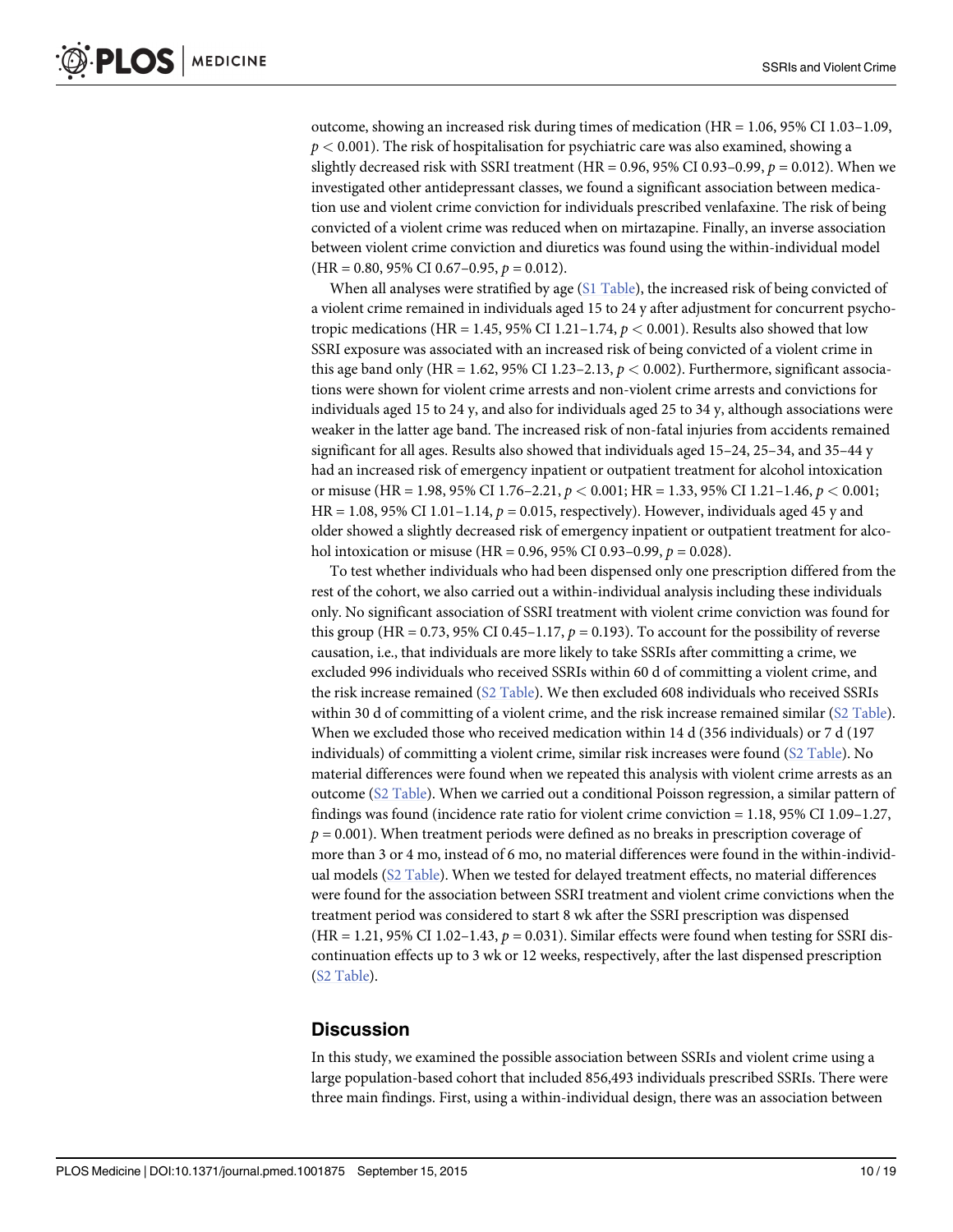<span id="page-10-0"></span>SSRI prescriptions and violent crime convictions. With age stratification, there was an increased hazard of violent crime convictions in individuals aged 15 to 24 y, and no significant association in older individuals. A second finding was that the association in individuals aged 15–24 y was consistent when looking at a related antidepressant (venlafaxine, a serotonin–norepinephrine reuptake inhibitor), considering four other outcomes (violent crime arrests, nonviolent crime convictions and arrests, and non-fatal accidental injuries), or using another design (conditional Poisson regression). Third, the association of SSRI treatment with violent crime was not found for moderate or high SSRI use, including in those aged 15–24 y.

The finding of a modest risk association in younger people is consistent with trial data showing that children and adolescents respond differently than adults to SSRIs [\[34\]](#page-15-0), and with reported increases in suicide-related outcomes in adolescents prescribed SSRI medication in both observational studies and clinical trials [\[11,](#page-14-0)[32](#page-15-0),[35](#page-15-0)], although this finding is not supported by meta-analyses of trial data [\[36,37](#page-15-0)]. These associations may be moderated by impulsivity and risk-taking, which could explain the similar association we report with accidents, and the weaker associations with non-violent crime convictions and arrests. A recent observational investigation also found increases in suicidal behaviour in a large US cohort aged less than 25 y [\[38](#page-15-0)]. The US investigation found that younger people receiving the modal antidepressant dose were at increased risk of deliberate self-harm compared to adults, and this risk was further increased in individuals receiving higher doses. The apparent contrast with our findings on medication dose may be because the US study looked at risks in those initiating treatment, while our study examined all treatment periods. Importantly, this US study saw no increased hazard of self-harm in those over 25 y, analogous to our null finding for crime outcomes for those over 25 y. The reasons for the age-dependent differences are still poorly understood, but the adolescent brain may be particularly sensitive to pharmacological interference, as has been demonstrated in animal studies [\[38](#page-15-0)–[43\]](#page-15-0). Yet, the possible adverse effects associated with SSRI use appear to be separate from its therapeutic ones; treatment effects have been demonstrated [\[10](#page-14-0)[,37\]](#page-15-0), particularly for fluoxetine and escitalopram, which are approved by the US Food and Drug Administration for treating adolescent depression [[34\]](#page-15-0).

The reported association between SSRIs and violent crime in young people cannot be interpreted causally because of confounding by indication. This confounding was confirmed in our study by the difference between the hazards reported in between-individual and within-individual analyses. Hence we focused on the within-individual analyses: crime outcomes in the same individuals when they were taking SSRIs compared to when they were not taking SSRIs, thus adjusting for all factors that were constant within the individual. However, this approach cannot fully account for time-varying risk factors, such as increased drug or alcohol use during periods of SSRI medication, worsening of symptoms, or a general psychosocial decline. We attempted to address the first of these by investigating substance-related convictions, one proxy for problem substance use, and recorded rates of emergency treatment for alcoholrelated problems. Although we did not find an association of SSRI treatment with substancerelated convictions, this was a crude outcome with an incidence of 1.7%. An alternative marker of alcohol use was the rate of emergency inpatient or outpatient treatment for alcohol intoxication or misuse, where we found some support for an increasing rate during SSRI medication, which is in keeping with one case series [[44](#page-15-0)]. Although emergency treatment for alcohol intoxication or misuse is a more sensitive measure than alcohol-related crimes, it needs further clarification using prospective clinical designs. Symptom severity may moderate the association between SSRIs and the adverse outcomes reported in this study, and younger people on SSRIs may be less adherent than others, and may have more residual symptoms, such as impulsivity and hostility, which are risk factors for violence [[45](#page-15-0)]. This is underscored by recent epidemiological work that suggested that depression and bipolar disorder are independent risk factors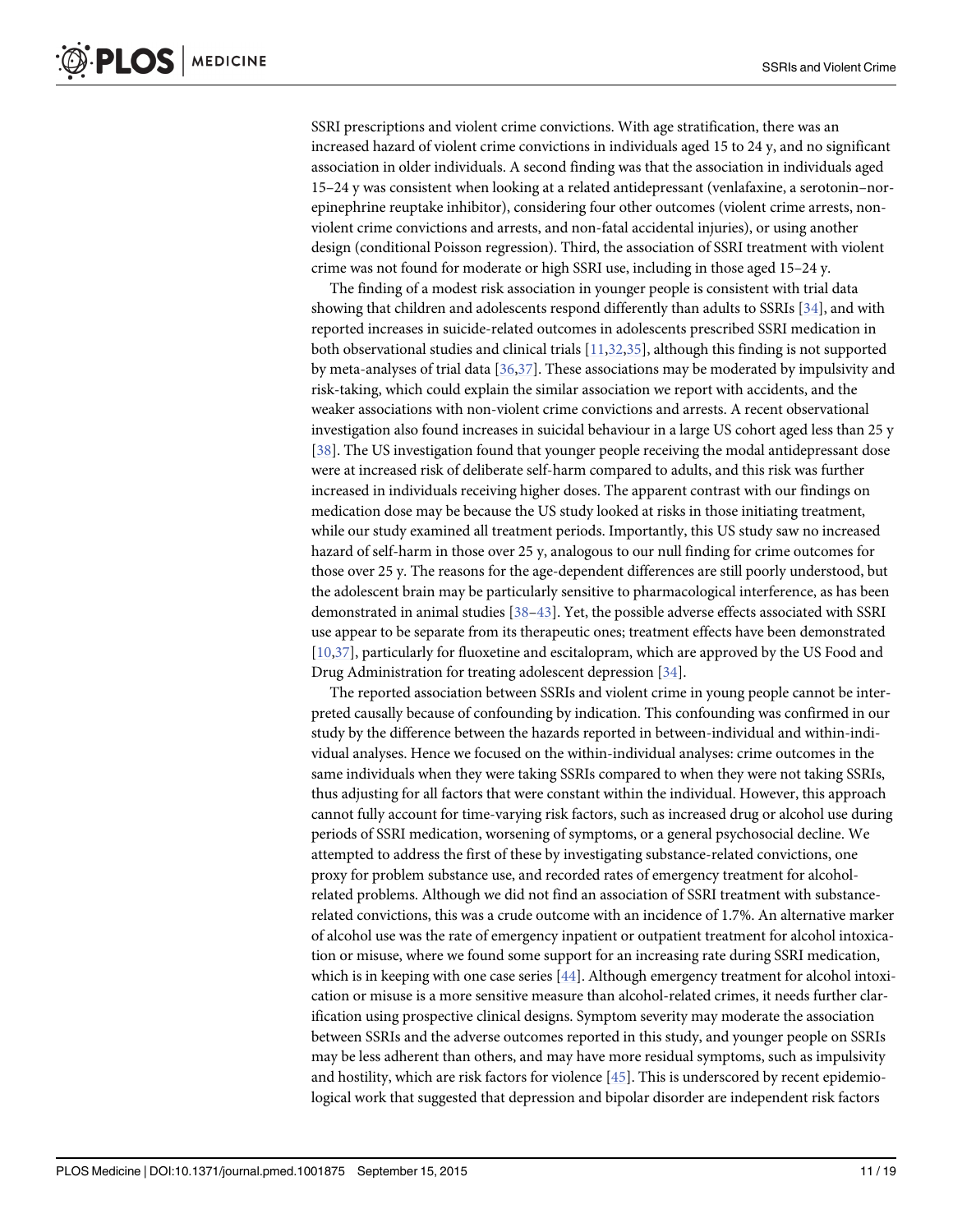<span id="page-11-0"></span>for violent crime [[46,47](#page-15-0)]. If these underlying conditions are partially treated—especially in bipolar patients who are not also prescribed a mood stabiliser  $[27]$ —then residual symptoms may partly explain any association. This is further suggested by our finding that the increased hazard for violent crime conviction in younger people was not found in individuals with therapeutic SSRI exposures ( $>1$  DDD/day). However, the finding that there was a risk increase for non-violent crime arrests and non-violent crime convictions with SSRI use suggests a nonspecificity in our findings that could be explained by time-varying confounders, or that the links may be mediated by factors that increase the risk of both violent and non-violent crime. The risk increases for non-violent crime outcomes were smaller than those for violent crime outcomes, which suggests some complexity to the possible mechanisms involved. A final possibility is that non-specific treatment factors, such as contact with health care staff, may partly explain the relationship. As most of the individuals in the sample were outpatients, and unlikely to see health care staff regularly once treatment was initiated, these factors may not be strong. In addition, the finding that violent crime conviction was inversely associated with a group of non-psychotropic medications (diuretics) suggests that, if anything, non-specific treatment effects would reduce any observed association.

Another possible challenge to the results is reverse causality—that the observed association was due to individuals taking SSRIs after being arrested for a crime (for various reasons, including coping with the anxiety and stress of arrest or that taking SSRIs might mitigate their criminal sanction). In order to address reverse causality, we excluded all persons who received SSRIs within 7, 14, 30, or 60 d after committing a violent crime, and the association between SSRI treatment and violent crime convictions remained significant, with no material change in risk. Differences between individual SSRIs were examined. The increased association between paroxetine and citalopram use and violent crime arrests could be due to their poorer efficacy and/ or shorter half-life compared with other SSRIs [\[34,48\]](#page-15-0). Shorter half-lives are linked with withdrawal effects on discontinuation, with increased agitation and possible hostility [\[34,49](#page-15-0)]. Further, the single-dose and mean steady-state half-life of SSRIs with short half-lives are shorter in adolescents than in adults, and aggression thus could be a withdrawal rather than side effect [\[34](#page-15-0)]. In support of this, venlafaxine and, non-significantly, the heterocyclics were also linked with higher risks of violent crime convictions than SSRIs, and these medications have shorter half-lives and poorer efficacy [\[34,48](#page-15-0)]. Moreover, we found an increased risk of violent crime conviction for low SSRI exposure only, which is consistent with the reported links with antidepressants with shorter half-lives and case reports of increased hostility and aggression in chil-dren and adolescents at low starting doses in the first weeks of SSRI treatment [[50,51\]](#page-16-0). Escitalopram, with a half-life similar to that of citalopram, was also associated with increased violent crime convictions in younger persons  $(S1$  Table). However, any increased risks of postcessation withdrawal for violent crime would not be included as related to SSRIs using the design in the current study if the medication was discontinued as planned, and therefore our estimates may be conservative. Our sensitivity analyses to measure post-cessation withdrawal (considering the treatment period to continue up to 3 wk or 12 wk after the date the last SSRI prescription was dispensed) nevertheless showed no material difference in the increased risk of violent crime conviction. An alternative explanation could be that the increased risk of some SSRIs is confounded by psychiatric morbidity; citalopram, escitalopram, and paroxetine are not recommended as first-line treatment for children and adolescents by the Swedish National Board of Health and Welfare, and thus are reserved for treatment-resistant patients with more severe problems [[52](#page-16-0)]. Further work will need to validate differences between SSRIs and dosing strategies, and investigate underlying mechanisms in younger populations. One potentially important explanatory factor will be the timing of doses, which requires further examination.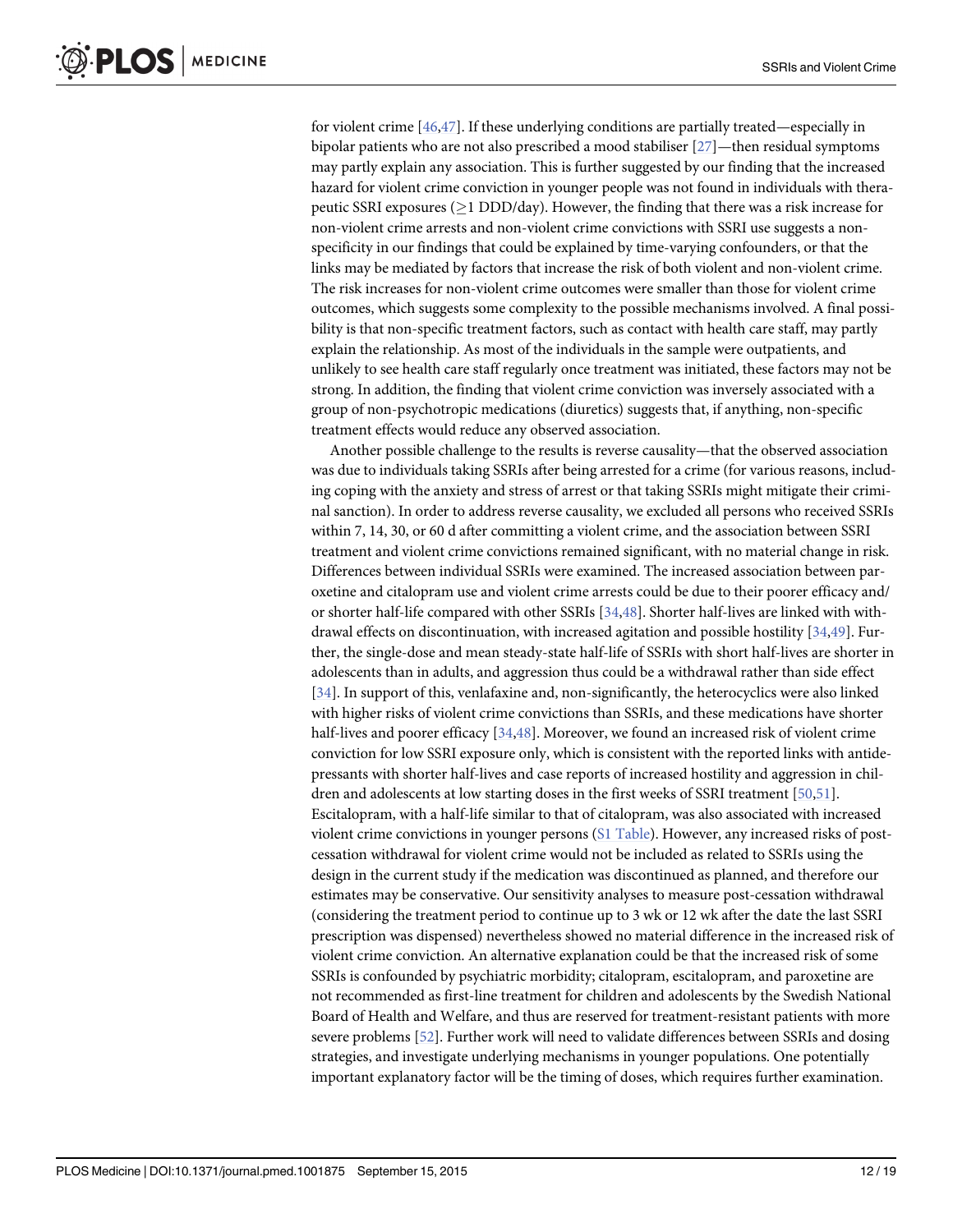<span id="page-12-0"></span>There are two principal clinical implications arising from this study. First, no association between SSRIs and violent crime convictions was found for the majority of people who were prescribed these medications, including individuals aged 25 y and older. Second, the risk increase we report in young people is not insignificant, and hence warrants further examination. If our findings related to young people are validated in other designs, samples, and settings, warnings about an increased risk of violent behaviours while being treated with SSRIs may be needed. Any such changes to the advice given to young persons prescribed SSRIs will need to be carefully considered, as the public health benefit from decreases in violence following restrictions in SSRI use may be countered by increases in other adverse outcomes (such as more disability, rehospitalisation, or suicides) [[53](#page-16-0)]. From a public health perspective, this worsening of overall morbidity and mortality might argue against restrictions on the primary care prescribing of SSRIs as long as potential risks are disclosed [\[54\]](#page-16-0).

The present study was characterised by several strengths. The study included a large population-based cohort with longitudinal data retrieved from national registers. Information on SSRIs was complete, as each prescription that is dispensed is registered in the Swedish Prescribed Drug Register. Using a within-individual design allowed us to adjust for many unobserved factors that may bias estimates. Although a marginal structural model would have been desirable because of its ability to handle time-varying confounding factors that are also predicted by treatment history, such a model could be used only in a between-individual design that includes measures of all confounding factors. Since many confounders are most likely unobserved, we used a within-individual design as our principal approach. This allowed us to adjust for both measured and unmeasured time-invariant confounding factors, as well as for some measured time-varying confounders that are not predicted by exposure history (like sex and age). Limitations of the study include the use of diagnoses from the national patient register, which only includes diagnoses from specialists. Also, the use of official sources of data for crime outcomes is likely to underestimate true rates of crime and possibly involve selection effects. However, we tried to address such biases by using arrests with preliminary investigations in addition to convictions and also by examining accidents. It is not clear whether these findings will translate to less severe forms of violence or those not reported to the police, and triangulating the findings with information on self- or informant-reported violence will be an important future research direction. Another limitation is that detailed information about the actual prescriptions was not available. Although our data are an improvement over prescription data—as they reflect prescriptions that are dispensed by pharmacies to individuals—we were unable to account for lack of, or variations in, adherence. This problem is parallel to nonadherence in randomised controlled trials, and our within-individual estimate is comparable to the intention-to-treat analysis used in randomised controlled trials. If individuals consumed SSRIs during periods when we assumed that they were not, then this should reduce the hazards reported and would suggest that our estimates are underestimates. A possible source of underestimation is that we excluded persons who were prescribed SSRIs on only one occasion, who may have discontinued the medications due to adverse effects that were not included. We thus carried out analyses where individuals with a single prescription were included, and found no material differences in hazard of violent crime conviction. Another possible source of underestimation is that we used a conservative approach to measure the end of a treatment period (we defined this as the date the last SSRI prescription in a treatment period was dispensed), which could result in slightly lower sensitivity (i.e., individuals classified as unmedicated when truly medicated). However, sensitivity analyses using less conservative approaches to measure the end of a treatment period (3 wk and 12 wk after the last dispensed SSRI prescription in a treatment period) resulted in a similarly increased risk of violent crime conviction. Sweden has prescription rates of SSRIs that are higher than the average for Europe (5-y mean DDD/1,000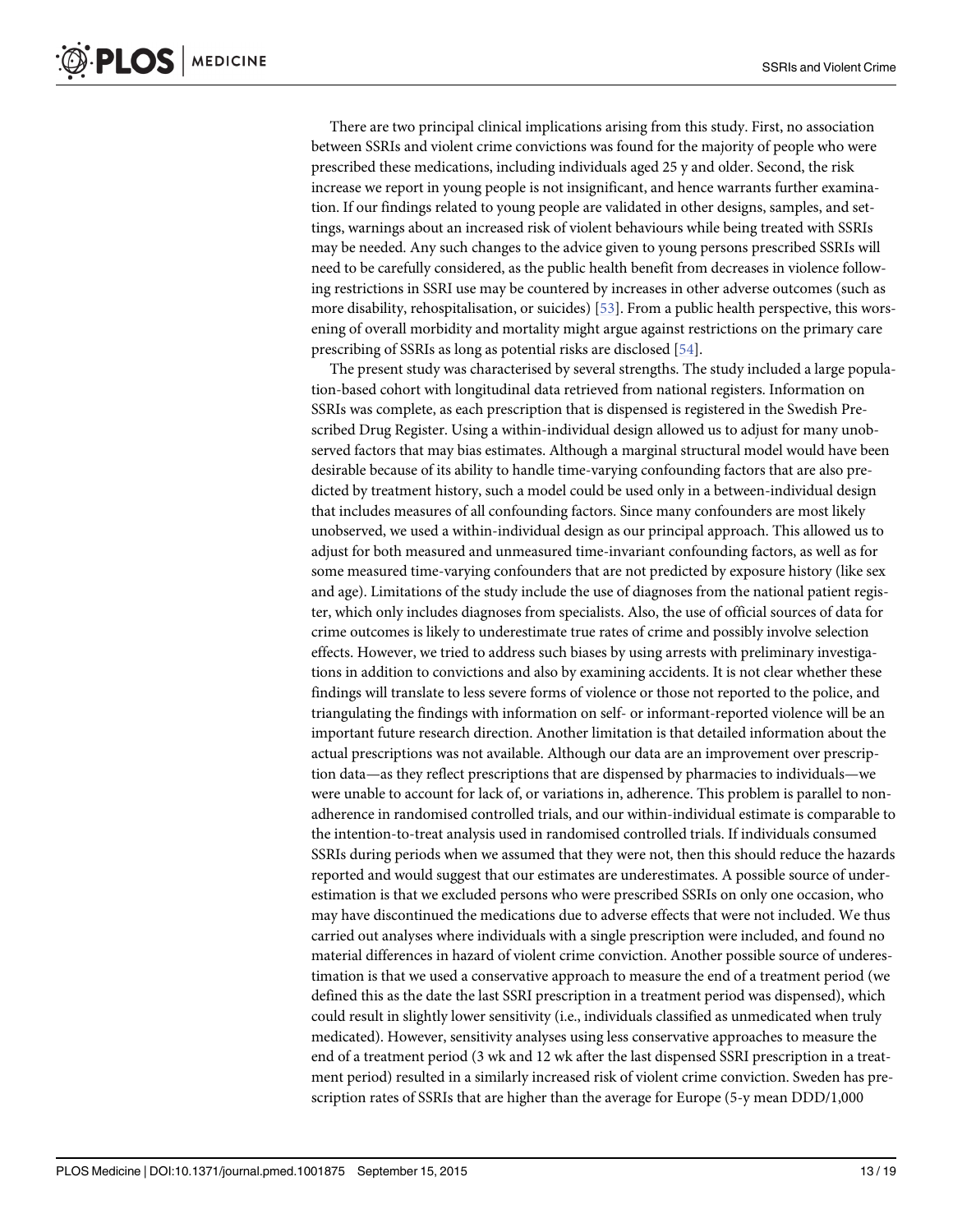<span id="page-13-0"></span>individuals/day: Sweden = 70.1; across 29 European countries =  $40.0$ ) [\[14](#page-14-0)] and similar to the US (10.8% treated in our cohort between 2006–2009 compared to 10.1% treated in the US in 2005) [\[55\]](#page-16-0). In relation to criminality, Sweden has similar police-reported assault rates as the US [[56](#page-16-0)]. Finally, there might be residual confounding for the within-individual estimates due to unmeasured time-varying confounders. However, we are not aware of any statistical method that also allows adjustment for unmeasured time-varying confounders.

In summary, we demonstrated associations between SSRIs and violent crime that vary by age group. The clinical and public health implications of this require careful consideration, and validation in other settings.

# Supporting Information

[S1 STROBE.](http://www.plosone.org/article/fetchSingleRepresentation.action?uri=info:doi/10.1371/journal.pmed.1001875.s001) STROBE checklist.

(DOCX)

[S1 Methods](http://www.plosone.org/article/fetchSingleRepresentation.action?uri=info:doi/10.1371/journal.pmed.1001875.s002). Definitions of SSRIs and other psychotropic medications, crimes, and hospitalisations.

(DOCX)

[S1 Table](http://www.plosone.org/article/fetchSingleRepresentation.action?uri=info:doi/10.1371/journal.pmed.1001875.s003). Violent crime convictions and alternative outcomes in individuals treated with SSRI medication compared to non-treatment periods in the same person, stratified by age using stratified Cox regression models. (DOCX)

[S2 Table](http://www.plosone.org/article/fetchSingleRepresentation.action?uri=info:doi/10.1371/journal.pmed.1001875.s004). Violent crime convictions and arrests in individuals treated with SSRI medication compared to non-treatment periods in the same person using conditional Poisson regression, stratified Cox regression models for alternative treatment periods, and analyses excluding individuals who received SSRIs after committing a crime. (DOCX)

# Author Contributions

Conceived and designed the experiments: YM PL ZZ CG SF. Performed the experiments: YM JZ. Analyzed the data: YM JZ. Contributed reagents/materials/analysis tools: YM PL JZ CG SF. Wrote the first draft of the manuscript: YM SF. Contributed to the writing of the manuscript: YM PL JZ CG SF. Agree with the manuscript's results and conclusions: YM PL JZ CG SF. All authors have read, and confirm that they meet, ICMJE criteria for authorship.

## References

- [1.](#page-1-0) Pratt LA, Brody DJ, Gu Q. Antidepressant use in persons aged 12 and over: United States, 2005–2008. NCHS data brief, no 76. Hyattsville (Maryland): National Center for Health Statistics; 2011.
- 2. Berkrot B. Global drug sales to top \$1 trillion. Thomson Reuters. 20 April 2010. Available: [http://www.](http://www.reuters.com/article/idUKTRE63J0Y520100420) [reuters.com/article/idUKTRE63J0Y520100420](http://www.reuters.com/article/idUKTRE63J0Y520100420). Accessed 31 March 2015.
- 3. Aguglia E, Ravasio R, Simonetti M, Pecchioli S, Mazzoleni F. Use and treatment modalities for SSRI and SNRI antidepressants in Italy during the period 2003–2009. Curr Med Res Opin. 2012; 28:1475– 1484. PMID: [22809113](http://www.ncbi.nlm.nih.gov/pubmed/22809113)
- 4. Lockhart P, Guthrie B. Trends in primary care antidepressant prescribing 1995–2007: a longitudinal population database analysis. Br J Gen Pract. 2011; 61:e565–e572. doi: [10.3399/bjgp11X593848](http://dx.doi.org/10.3399/bjgp11X593848) PMID: [22152736](http://www.ncbi.nlm.nih.gov/pubmed/22152736)
- 5. Skaer TL, Sclar DA, Robison LM. Trends in prescriptions for antidepressant pharmacotherapy among US children and adolescents diagnosed with depression, 1990 through 2001: an assessment of accordance with treatment recommendations from the American Academy of Child and Adolescent Psychiatry. Clin Ther. 2009; 31:1478–1487. doi: [10.1016/j.clinthera.2009.07.002](http://dx.doi.org/10.1016/j.clinthera.2009.07.002) PMID: [19698905](http://www.ncbi.nlm.nih.gov/pubmed/19698905)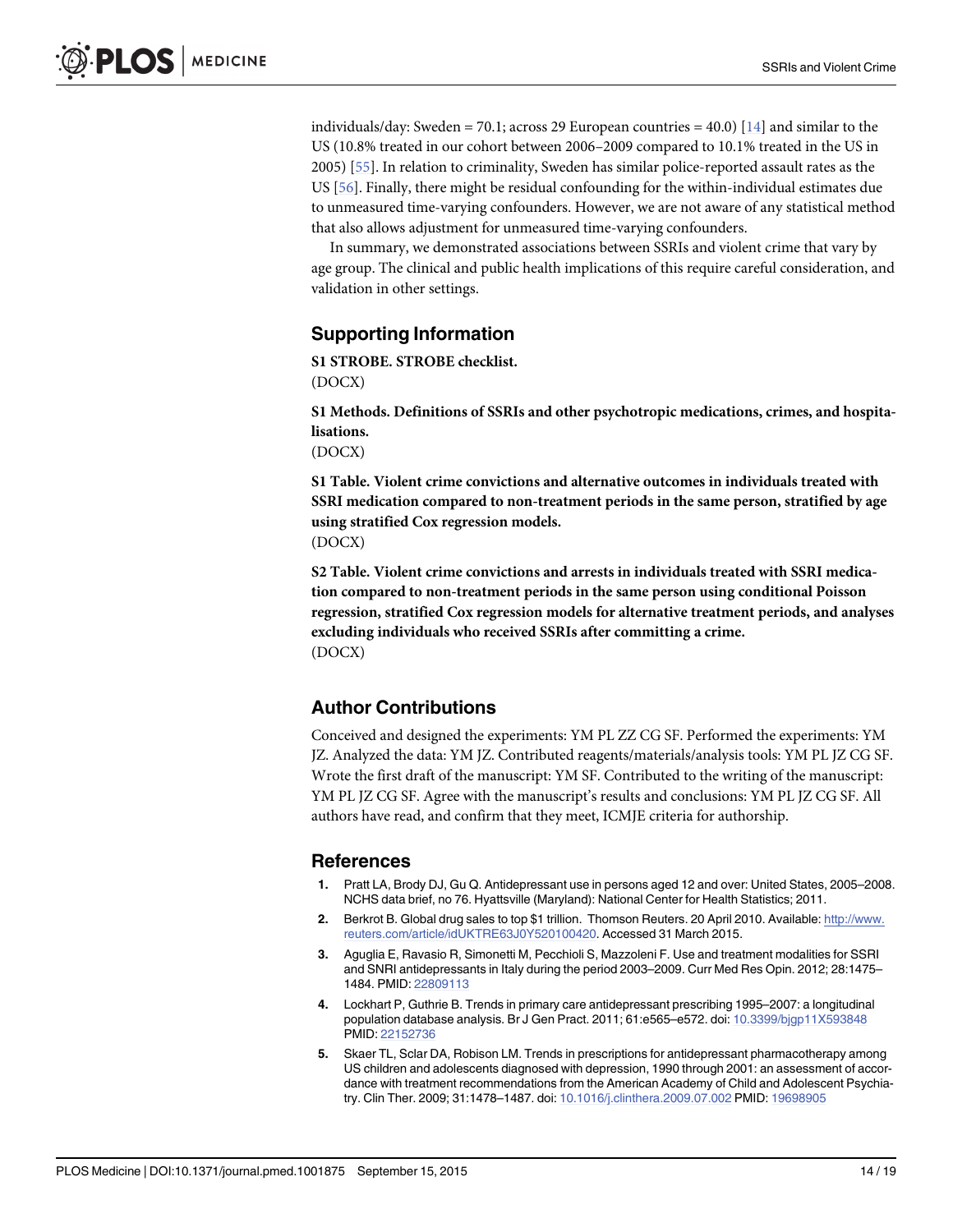- <span id="page-14-0"></span>[6.](#page-1-0) D'Souza P, Jago C. Spotlight on depression: a pharma matters report. Drugs Today (Barc). 2014; 50:251–67.
- [7.](#page-1-0) Stone M, Laughren T, Jones ML. Risk of suicidality in clinical trials of antidepressants in adults: analysis of proprietary data submitted to US Food and Drug Administration. BMJ 2009; 339:b2880. doi: [10.](http://dx.doi.org/10.1136/bmj.b2880) [1136/bmj.b2880](http://dx.doi.org/10.1136/bmj.b2880) PMID: [19671933](http://www.ncbi.nlm.nih.gov/pubmed/19671933)
- 8. Masi G, Liboni F, Brovedani P. Pharmacotherapy of major depressive disorder in adolescents. Exp Opin Pharmacother. 2010; 11:375–386.
- 9. Adegbite-Adeniyi C, Gron B, Rowles BM, Demeter CA, Findling RL. An update on antidepressant use and suicidality in pediatric depression. Exp Opin Pharmacother. 2012; 13:2119–2130.
- [10.](#page-10-0) Hetrick SE, McKenzie JE, Cox GR, Simmons MB, Merry SN. Newer generation antidepressants for depressive disorders in children and adolescents. Cochrane Database Syst Rev. 2012; 11:CD004851. doi: [10.1002/14651858.CD004851.pub3](http://dx.doi.org/10.1002/14651858.CD004851.pub3) PMID: [23152227](http://www.ncbi.nlm.nih.gov/pubmed/23152227)
- [11.](#page-1-0) Barbui C, Esposito E, Cipriani A. Selective serotonin reuptake inhibitors and risk of suicide: a systematic review of observational studies. CMAJ. 2009; 180:291–297. doi: [10.1503/cmaj.081514](http://dx.doi.org/10.1503/cmaj.081514) PMID: [19188627](http://www.ncbi.nlm.nih.gov/pubmed/19188627)
- [12.](#page-1-0) Gibbons RD, Brown CH, Hur K, Marcus SM, Bhaumik DK, Erkens JA, et al. Early evidence on the effects of regulators' suicidality warnings on SSRI prescriptions and suicide in children and adolescents. Am J Psychiatry. 2007; 164:1356–1363. PMID: [17728420](http://www.ncbi.nlm.nih.gov/pubmed/17728420)
- 13. Hall WD, Lucke J. How have the selective serotonin reuptake inhibitor antidepressants affected suicide mortality? Aust N Z J Psychiatry. 2006; 40:941–950. PMID: [17054562](http://www.ncbi.nlm.nih.gov/pubmed/17054562)
- [14.](#page-13-0) Olfson M, Shaffer D, Marcus SC, Greenberg T. Relationship between antidepressant medication treatment and suicide in adolescents. Arch Gen Psychiatry. 2003; 60:978–982. PMID: [14557142](http://www.ncbi.nlm.nih.gov/pubmed/14557142)
- [15.](#page-1-0) Gusmao R, Quintao S, McDaid D, Arensman E, van Audenhove C, Coffey C, et al. Antidepressant utilization and suicide in Europe: an ecological multi-national study. PLoS ONE. 2013; 8:e66455. PMID: [23840475](http://www.ncbi.nlm.nih.gov/pubmed/23840475)
- [16.](#page-1-0) Healy D, Herxheimer A, Menkes DB. Antidepressants and violence: problems at the interface of medicine and law. PLoS Med. 2006; 3:e372. PMID: [16968128](http://www.ncbi.nlm.nih.gov/pubmed/16968128)
- [17.](#page-1-0) Marcotte DE, Markowitz S. A cure for crime? Psycho-pharmaceuticals and crime trends. J Policy Anal Manag. 2011; 30:29–56.
- [18.](#page-1-0) Bouvy PF, Liem M. Antidepressants and lethal violence in the Netherlands 1994–2008. Psychopharmacol. 2012; 222:499–506.
- [19.](#page-1-0) Moore TJ, Glenmullen J, Furberg CD. Prescription drugs associated with reports of violence towards others. PLoS ONE. 2010; 5:e15337. doi: [10.1371/journal.pone.0015337](http://dx.doi.org/10.1371/journal.pone.0015337) PMID: [21179515](http://www.ncbi.nlm.nih.gov/pubmed/21179515)
- [20.](#page-1-0) Rouve N Bagheri H, Telmon N, Pathak A, Franchitto N, Schmitt L, et al. Prescribed drugs and violence: a case/noncase study in the French PharmacoVigilance Database. Eur J Clin Pharmacol. 2011; 67:1189–1198. doi: [10.1007/s00228-011-1067-7](http://dx.doi.org/10.1007/s00228-011-1067-7) PMID: [21655992](http://www.ncbi.nlm.nih.gov/pubmed/21655992)
- [21.](#page-1-0) Madsen IE, Burr H, Diderichsen F, Pejtersen JH, Borritz M, Bjorner JB, et al. Work-related violence and incident use of psychotropics. Am J Epidemiol. 2011; 174:1354–1362. doi: [10.1093/aje/kwr259](http://dx.doi.org/10.1093/aje/kwr259) PMID: [22038105](http://www.ncbi.nlm.nih.gov/pubmed/22038105)
- [22.](#page-1-0) Bramness JG, Walby F. Ecological studies and the big puzzle of failing suicide rates. Acta Psychiat Scand. 2009; 119:169–170. doi: [10.1111/j.1600-0447.2008.01318.x](http://dx.doi.org/10.1111/j.1600-0447.2008.01318.x) PMID: [19178393](http://www.ncbi.nlm.nih.gov/pubmed/19178393)
- [23.](#page-1-0) Gibbons RD, Mann JJ. Strategies for quantifying the relationship between medications and suicidal behaviour. What has been learned? Drug Saf. 2011; 34:375–395. doi: [10.2165/11589350-000000000-](http://dx.doi.org/10.2165/11589350-000000000-00000) [00000](http://dx.doi.org/10.2165/11589350-000000000-00000) PMID: [21513361](http://www.ncbi.nlm.nih.gov/pubmed/21513361)
- [24.](#page-1-0) Lichtenstein P, Halldner L, Zetterqvist J, Sjölander A, Serlachius E, Fazel S, et al. Medication for attention deficit–hyperactivity disorder and criminality. N Engl J Med. 2012; 367:2006–2014. doi: [10.1056/](http://dx.doi.org/10.1056/NEJMoa1203241) [NEJMoa1203241](http://dx.doi.org/10.1056/NEJMoa1203241) PMID: [23171097](http://www.ncbi.nlm.nih.gov/pubmed/23171097)
- 25. Chang Z, Lichtenstein P, D'Onofrio BM, Sjölander A, Larsson H. Serious transport accidents in adults with attention-deficit/hyperactivity disorder and the effect of medication: a population-based study. JAMA Psychiatry. 2014; 71:319–325. doi: [10.1001/jamapsychiatry.2013.4174](http://dx.doi.org/10.1001/jamapsychiatry.2013.4174) PMID: [24477798](http://www.ncbi.nlm.nih.gov/pubmed/24477798)
- 26. Chen Q, Sjolander A, Runeson B, D'Onofrio BM, Lichtenstein P, Larsson H. Drug treatment for attention-deficit/hyperactivity disorder and suicidal behaviour: register based study. BMJ. 2014; 348:g3769. doi: [10.1136/bmj.g3769](http://dx.doi.org/10.1136/bmj.g3769) PMID: [24942388](http://www.ncbi.nlm.nih.gov/pubmed/24942388)
- [27.](#page-1-0) Fazel S, Zettergvist J, Larsson H, Långström N, Lichtenstein N. Antipsychotics, mood stabilisers, and risk of violent crime. Lancet. 2014; 384:1206–1214. doi: [10.1016/S0140-6736\(14\)60379-2](http://dx.doi.org/10.1016/S0140-6736(14)60379-2) PMID: [24816046](http://www.ncbi.nlm.nih.gov/pubmed/24816046)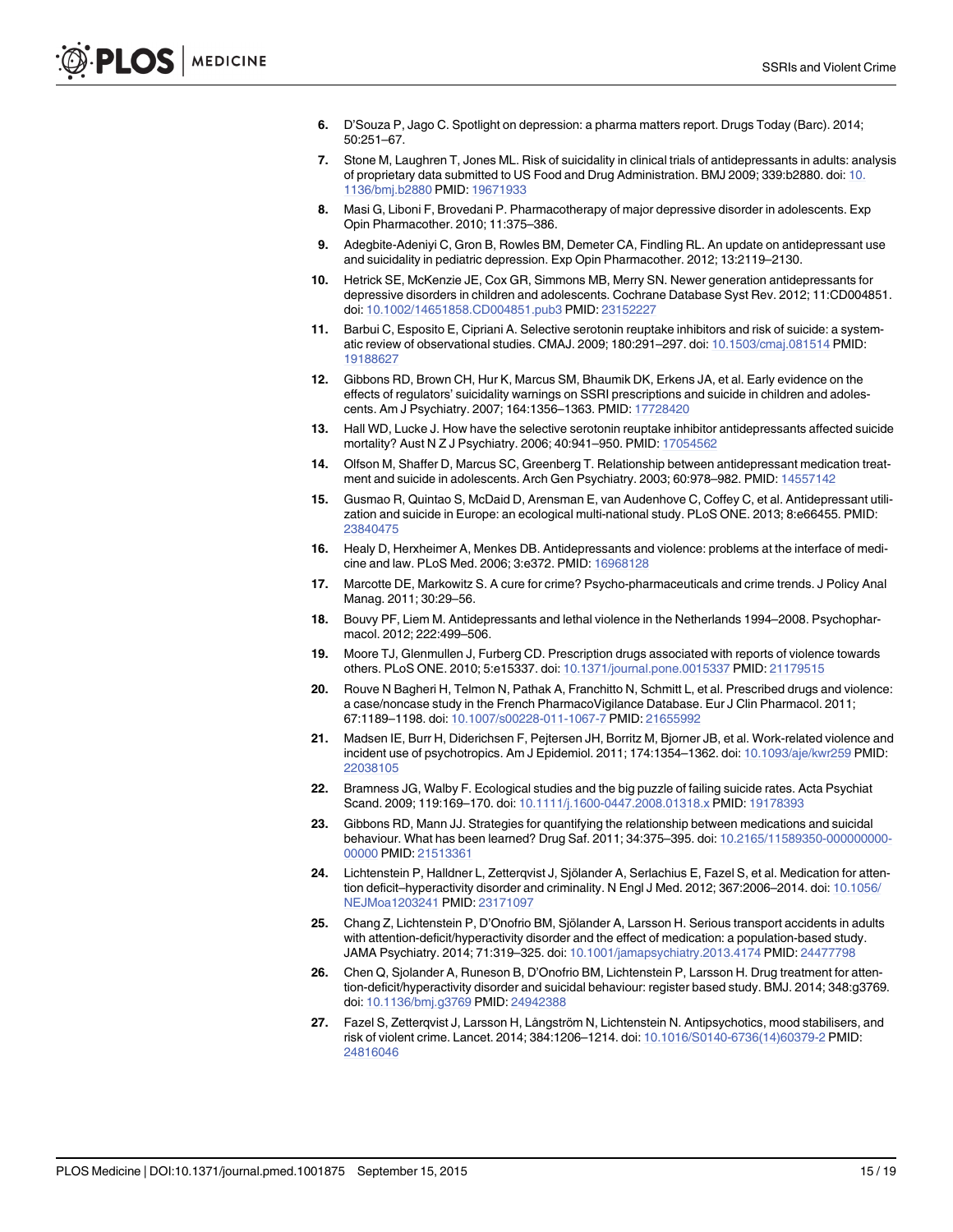- <span id="page-15-0"></span>[28.](#page-2-0) Wettermark B, Hammar N, Fored CM, Leimanis A, Otterblad Olausson P, Bergman U, et al. The new Swedish Prescribed Drug Register—opportunities for pharmacoepidemiological research and experience from the first six months. Pharmacoepidemol Drug Saf. 2007; 16:726–735.
- [29.](#page-2-0) Isacsson G, Ahlner J. Antidepressants and the risk of suicide in young persons—prescription trends and toxicological analyses. Acta Psychiatr Scand. 2014; 129:296–302. doi: [10.1111/acps.12160](http://dx.doi.org/10.1111/acps.12160) PMID: [23773187](http://www.ncbi.nlm.nih.gov/pubmed/23773187)
- [30.](#page-2-0) Fazel S, Långström N, Hjern A, Grann M, Lichtenstein P. Schizophrenia, substance abuse, and violent crime. JAMA 2009; 301:2016–2023. doi: [10.1001/jama.2009.675](http://dx.doi.org/10.1001/jama.2009.675) PMID: [19454640](http://www.ncbi.nlm.nih.gov/pubmed/19454640)
- [31.](#page-3-0) Allison PD. Fixed-effects partial likelihood for repeated events. Sociol Methods Res. 1996; 25:207–222.
- [32.](#page-3-0) Jick H, Kaye JA, Jick SS. Antidepressants and the risk of suicidal behaviours. JAMA. 2004; 292:338– 343. PMID: [15265848](http://www.ncbi.nlm.nih.gov/pubmed/15265848)
- [33.](#page-3-0) WHO Collaborating Center for Drug Statistics Methodology. ATC/DDD index 2015. Available: [http://](http://www.whocc.no/atc_ddd_index/) [www.whocc.no/atc\\_ddd\\_index/.](http://www.whocc.no/atc_ddd_index/) Accessed 31 March 2015.
- [34.](#page-10-0) Sakolsky D, Birmaher B. Developmentally informed pharmacotherapy for child and adolescent depressive disorders. Child Adolesc Psychiatr Clin N Am. 2012; 21:313–325. doi: [10.1016/j.chc.2012.01.005](http://dx.doi.org/10.1016/j.chc.2012.01.005) PMID: [22537729](http://www.ncbi.nlm.nih.gov/pubmed/22537729)
- [35.](#page-10-0) Hammad TA, Laughren T, Racoosin J. Suicidality in pediatric patients treated with antidepressant drugs. Arch Gen Psychiatry. 2006; 63:332–339. PMID: [16520440](http://www.ncbi.nlm.nih.gov/pubmed/16520440)
- [36.](#page-10-0) Carpenter DJ, Fong R, Kraus JE, Davies JT, Moore C, Thase ME. Meta-analysis of efficacy and treatment-emergent suicidality in adults by psychiatric indication and age subgroup following initiation of paroxetine therapy: a complete set of randomized placebo-controlled trials. J Clin Psychiatry. 2011; 72:1503–1514. doi: [10.4088/JCP.08m04927blu](http://dx.doi.org/10.4088/JCP.08m04927blu) PMID: [21367354](http://www.ncbi.nlm.nih.gov/pubmed/21367354)
- [37.](#page-10-0) Gibbons RD, Brown CH, Hur K, Davis JM, Mann JJ. Suicidal thoughts and behaviour with antidepressant treatment reanalysis of the randomized placebo-controlled studies of fluoxetine and venlafaxine. JAMA Psychiatry. 2012; 69:580–587.
- [38.](#page-10-0) Miller M, Swanson SA, Azrael D, Pate V, Stürmer T. Antidepressant dose, age, and the risk of deliberate self-harm. JAMA Intern Med. 2014; 174:899–909. doi: [10.1001/jamainternmed.2014.1053](http://dx.doi.org/10.1001/jamainternmed.2014.1053) PMID: [24782035](http://www.ncbi.nlm.nih.gov/pubmed/24782035)
- 39. Bylund DB, Reed AL. Childhood and adolescent depression: why do children and adults respond differ-ently to antidepressant drugs? Neurochem Int. 2007; 51:246-253. PMID: [17664028](http://www.ncbi.nlm.nih.gov/pubmed/17664028)
- 40. Karanges E, McGregor IS. Antidepressants and adolescent brain development. Future Neurol. 2011; 6:783–808.
- 41. Klomp A, Tremoleda JL, Wylezinska M, Nederveen AJ, Feenstra M, Gsell W, et al. Lasting effects of chronic fluoxetine treatment on the late developing rat brain: age-dependent changes in the serotonergic neurotransmitter system assessed by pharmacological MRI. Neuroimage. 2012; 59:218–226. doi: [10.1016/j.neuroimage.2011.07.082](http://dx.doi.org/10.1016/j.neuroimage.2011.07.082) PMID: [21840402](http://www.ncbi.nlm.nih.gov/pubmed/21840402)
- 42. Bouet V, Klomp A, Freret T, Wylezinska-Arridge M, Lopez-Tremoleda J, Dauphin F, et al. Age-dependent effects of chronic fluoxetine treatment on the serotonergic system one week following treatment. Psychopharmacology (Berl). 2012; 221:329–339.
- [43.](#page-10-0) Klomp A, Václavu L, Meerhoff GF, Reneman L, Lucassen PJ. Effects of chronic fluoxetine treatment on neurogenesis and tryptophan hydroxylase expression in adolescent and adult rats. PLoS ONE. 2014; 9:e97603. doi: [10.1371/journal.pone.0097603](http://dx.doi.org/10.1371/journal.pone.0097603) PMID: [24827731](http://www.ncbi.nlm.nih.gov/pubmed/24827731)
- Menkes DB, Herxheimer A. Interaction between antidepressants and alcohol: signal amplification by multiple case reports. Int J Risk Saf Med. 2014 26:163–170. doi: [10.3233/JRS-140632](http://dx.doi.org/10.3233/JRS-140632) PMID: [25214162](http://www.ncbi.nlm.nih.gov/pubmed/25214162)
- [45.](#page-10-0) Loeber R, Menting B, Lynam DR. Findings from the Pittsburgh Youth Study: cognitive impulsivity and intelligence as predictors of the age–crime curve. J Am Acad Child Adolesc Psychiatry. 2012; 51:1136– 1149. doi: [10.1016/j.jaac.2012.08.019](http://dx.doi.org/10.1016/j.jaac.2012.08.019) PMID: [23101740](http://www.ncbi.nlm.nih.gov/pubmed/23101740)
- [46.](#page-11-0) Webb RT, Lichtenstein P, Larsson H, Geddes JR, Fazel S. Suicide, hospital presenting suicide attempts, and criminality in bipolar disorder: examination of risk for multiple adverse outcomes. J Clin Psychiatry. 2014; 75:e809–e816. doi: [10.4088/JCP.13m08899](http://dx.doi.org/10.4088/JCP.13m08899) PMID: [25191918](http://www.ncbi.nlm.nih.gov/pubmed/25191918)
- [47.](#page-11-0) Fazel S, Wolf A, Chang Z, Larsson H, Goodwin GM, Lichtenstein P. Depression and violence: a Swedish population study. Lancet Psychiatry. 2015; 2:224–232. PMID: [26236648](http://www.ncbi.nlm.nih.gov/pubmed/26236648)
- [48.](#page-11-0) Cipriani A, Furukawa TA, Salanti G, Geddes JR, Higgins JP, Churchill R, et al. Comparative efficacy and acceptability of 12 new-generation antidepressants: a multiple-treatments meta-analysis. Lancet. 2009; 373:746–758. doi: [10.1016/S0140-6736\(09\)60046-5](http://dx.doi.org/10.1016/S0140-6736(09)60046-5) PMID: [19185342](http://www.ncbi.nlm.nih.gov/pubmed/19185342)
- [49.](#page-11-0) Renoir T. Selective serotonin reuptake inhibitor antidepressant treatment discontinuation syndrome: a review of the clinical evidence and the possible mechanisms involved. Front Pharmacol. 2013; 16:4– 45.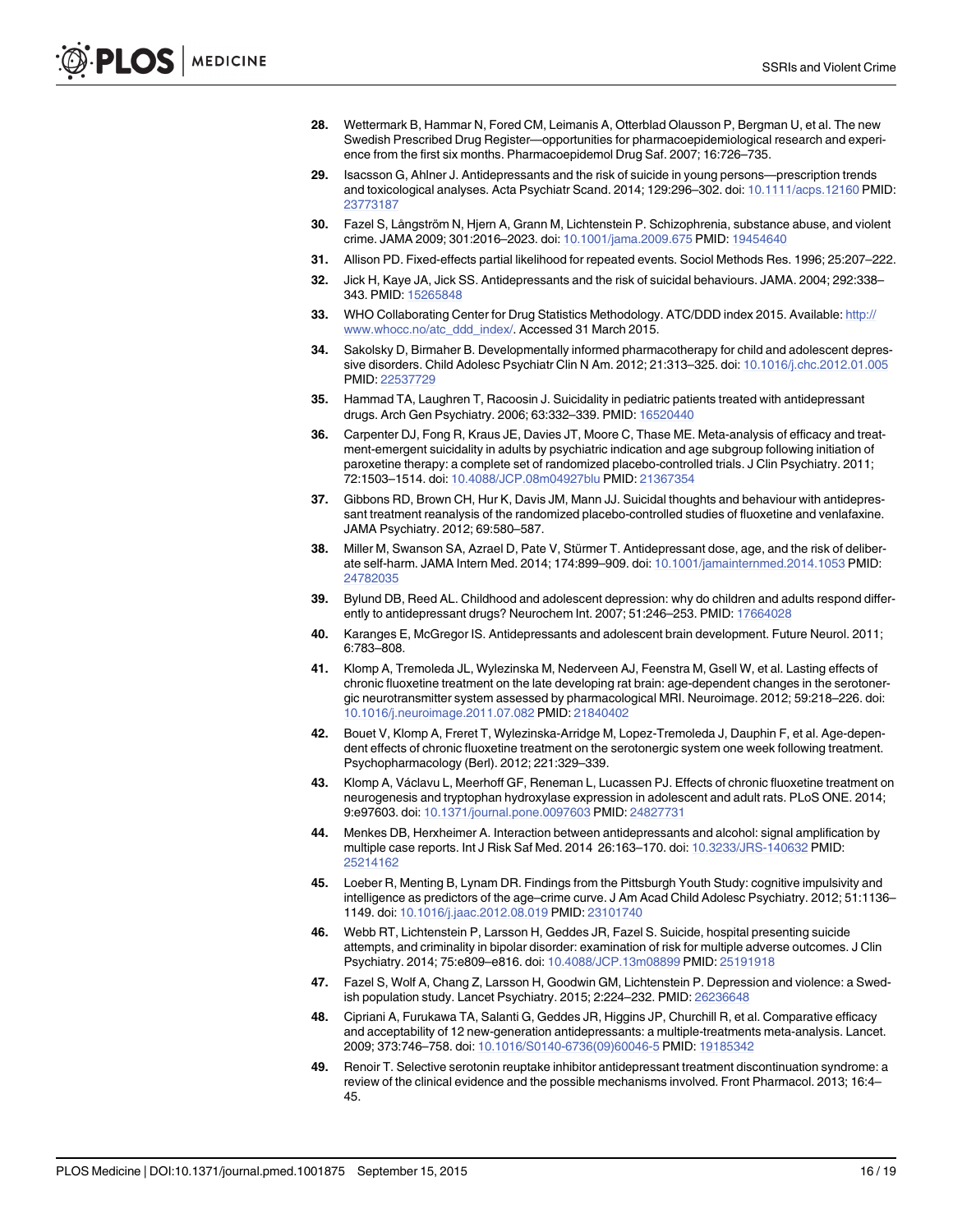- <span id="page-16-0"></span>[50.](#page-11-0) Cheung AH, Dewa CS, Levitt AJ. Clinical review of mania, hostility and suicide-related events in children and adolescents treated with antidepressants. Paediatr Child Health. 2005; 10:457–463. PMID: [19668657](http://www.ncbi.nlm.nih.gov/pubmed/19668657)
- [51.](#page-11-0) Kratochvil CJ, Vitiello B, Walkup J, Emslie G, Waslick BD, Weller EB, et al. Selective serotonin reuptake inhibitors in pediatric depression: is the balance between benefits and risks favorable? J Child Adolesc Psychopharmacol. 2006; 16:11–24. PMID: [16553525](http://www.ncbi.nlm.nih.gov/pubmed/16553525)
- [52.](#page-11-0) National Board of Health and Welfare. [National guidelines for care in depression and anxiety disorders.] Västerås: National Board of Health and Welfare; 2010.
- [53.](#page-12-0) Lu CY, Zhang F, Lakoma MD, Madden JM, Rusinak D, Penfold RD, et al. Changes in antidepressant use by young people and suicidal behaviour after FDA warnings and media coverage: quasi-experimental study. BMJ 2014; 348:g3596. doi: [10.1136/bmj.g3596](http://dx.doi.org/10.1136/bmj.g3596) PMID: [24942789](http://www.ncbi.nlm.nih.gov/pubmed/24942789)
- [54.](#page-12-0) Busch SH, Barry CL. Pediatric antidepressant use after the black-box warning. Health Aff (Millwood). 2009; 28:724–733.
- [55.](#page-13-0) Olfson M, Marcus SC. National patterns in antidepressant medication treatment. Arch Gen Psychiatry. 2009; 66:848–856. doi: [10.1001/archgenpsychiatry.2009.81](http://dx.doi.org/10.1001/archgenpsychiatry.2009.81) PMID: [19652124](http://www.ncbi.nlm.nih.gov/pubmed/19652124)
- [56.](#page-13-0) Farrington D, Langan P, Tonrym M, editors. Cross-national studies in crime and justice. Washington (District of Columbia): Bureau of Justice Statistics; 2004.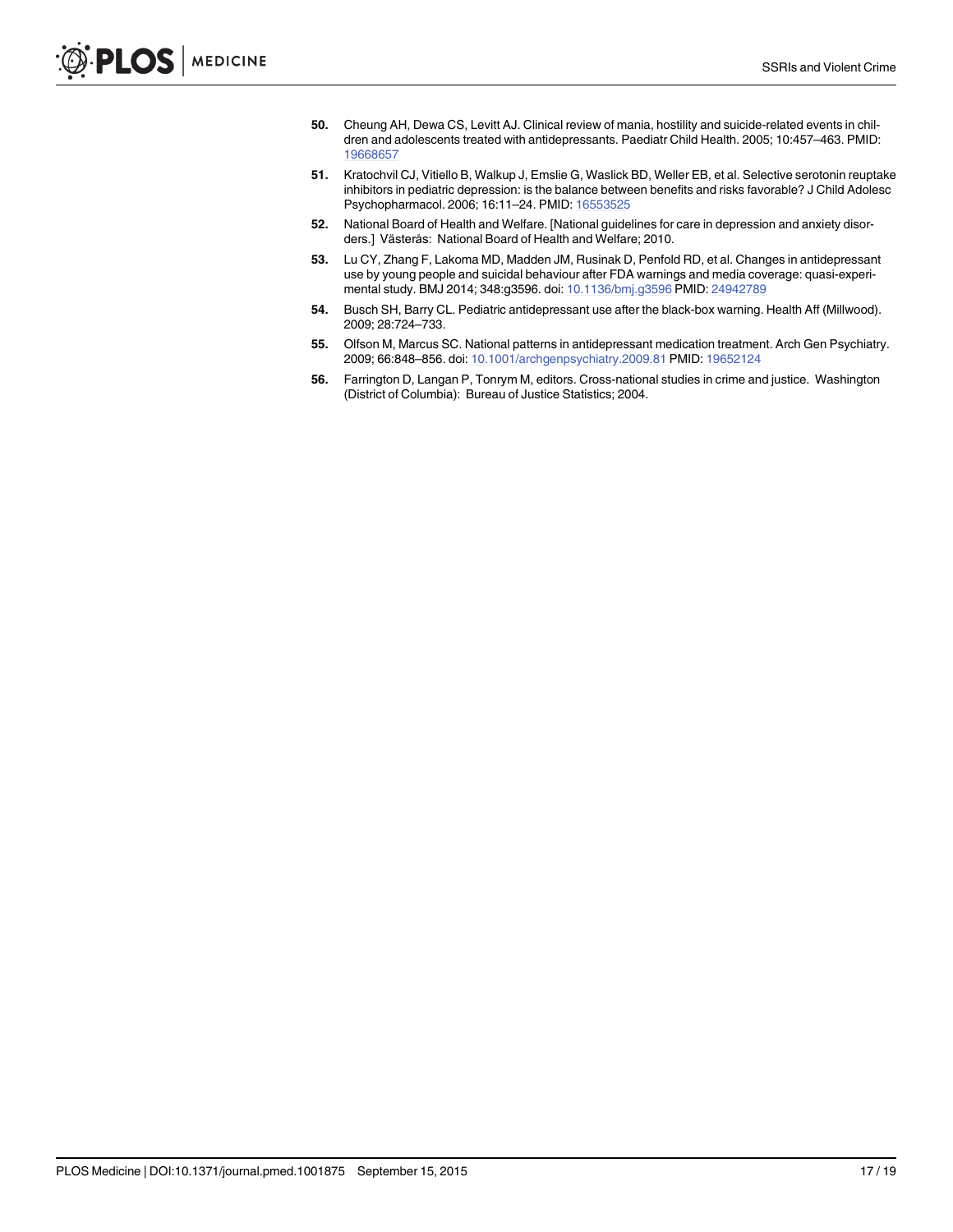## Editors' Summary

#### **Background**

Antidepressants—drugs that treat depression (unbearable feelings of sadness and despair caused by changes in brain chemistry)—are widely prescribed in many countries. In the US, for example, about one in ten people over 12 years old take antidepressants. The first antidepressants—monoamine oxidase inhibitors and tricyclic antidepressants—were developed in the 1950s. Experts think that both these classes of drugs treat depression by increasing serotonin levels in the brain. Serotonin, which is thought to improve mood, emotion, and sleep, is a neurotransmitter, a chemical that carries messages between nerve cells. However, monoamine oxidase inhibitors and tricyclic antidepressants had many adverse side effects unrelated to their effects on serotonin levels. So, in the late 1980s, a new class of antidepressant drugs was launched known as selective serotonin reuptake inhibitors (SSRIs). After serotonin delivers a message between nerve cells, it is usually reabsorbed by the nerve cells. Fluoxetine (Prozac), paroxetine (Seroxat), and other SSRIs block this "reuptake," thereby increasing serotonin levels in the brain.

#### Why Was This Study Done?

SSRIs (which are also used to treat several other mental health conditions) have fewer side effects than the older antidepressants, although they can cause headache, nausea, sleep problems, restlessness, and sexual problems. However, SSRIs are not recommended for use in people under the age of 18 years because there is some evidence that SSRIs increase the risk of self-harm and suicidal thoughts in this age group. Moreover, there is limited and inconclusive evidence linking SSRI use with violent behavior. Because SSRIs are widely prescribed, it is important to clarify this latter issue. In this cohort study—an observational study that follows a group of individuals who are identical with the exception of exposure to a specific factor to determine whether exposure to that factor increases the likelihood of a specific outcome—the researchers investigate the association between violent crime and SSRIs in Sweden.

#### What Did the Researchers Do and Find?

The researchers extracted information on SSRIs prescribed in Sweden between 2006 and 2009 from the Swedish Prescribed Drug Register and information on convictions for violent crimes for the same period from the Swedish national crime register. They then compared the rate of violent crime while individuals were prescribed SSRIs with the rate of violent crime in the same individuals while not receiving medication. This "within-individual" design accounts for time-invariant factors such as genetic and early environmental factors that might otherwise lead to confounding. In observational studies, participants exposed to a specific factor can also share another unknown characteristic (confounder) that is actually responsible for the outcome of interest. During the study period, about 850,000 individuals (10.8% of the Swedish population) were prescribed SSRIs, and 1% of these individuals were convicted of a violent crime. Using within-individual statistical models, there was a significant but modest overall association (an association unlikely to have occurred by chance) between SSRIs and convictions for violent crime. After adjustment for age, the association between SSRIs and convictions for violent crimes remained